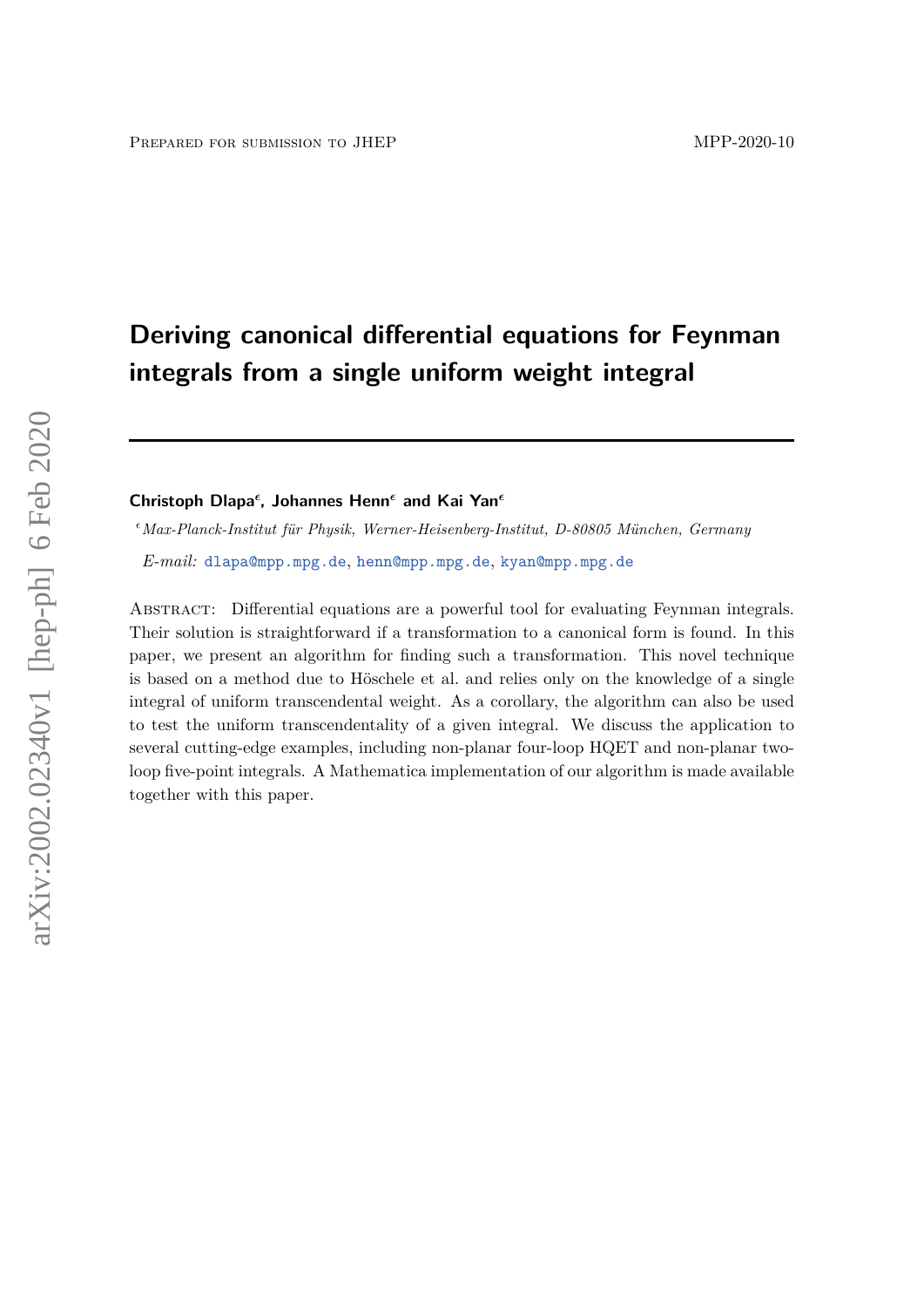# **Contents**

| $\mathbf{1}$ |                                  | Introduction                                                               | $\bf{2}$       |  |
|--------------|----------------------------------|----------------------------------------------------------------------------|----------------|--|
| $\mathbf{2}$ | Description of the method        |                                                                            |                |  |
|              | 2.1                              | From the Picard-Fuchs equation of a uniform weight Feynman integral to a   |                |  |
|              |                                  | canonical system of first-order equations                                  | $\overline{4}$ |  |
|              | 2.2                              | Ansatz for canonical differential equations, and determination of unknowns | 6              |  |
|              | 2.3                              | Generalization to multi-variable case                                      | 9              |  |
|              | 2.4                              | Special cases with degenerate $\Psi$ -matrix and algebraic letters         | 11             |  |
| 3            | <b>Examples and applications</b> |                                                                            |                |  |
|              | 3.1                              | Full differential equation for planar three-loop integrals                 | 14             |  |
|              | 3.2                              | New result for a four-loop four-point integral                             | 15             |  |
|              | 3.3                              | Canonical form for non-planar four-loop sector with 17 master integrals    | 17             |  |
|              | 3.4                              | Four-variable example: Non-planar double pentagon integrals                | 18             |  |
| 4            |                                  | Public implementation                                                      | 19             |  |
| 5.           |                                  | Conclusion and outlook                                                     | 20             |  |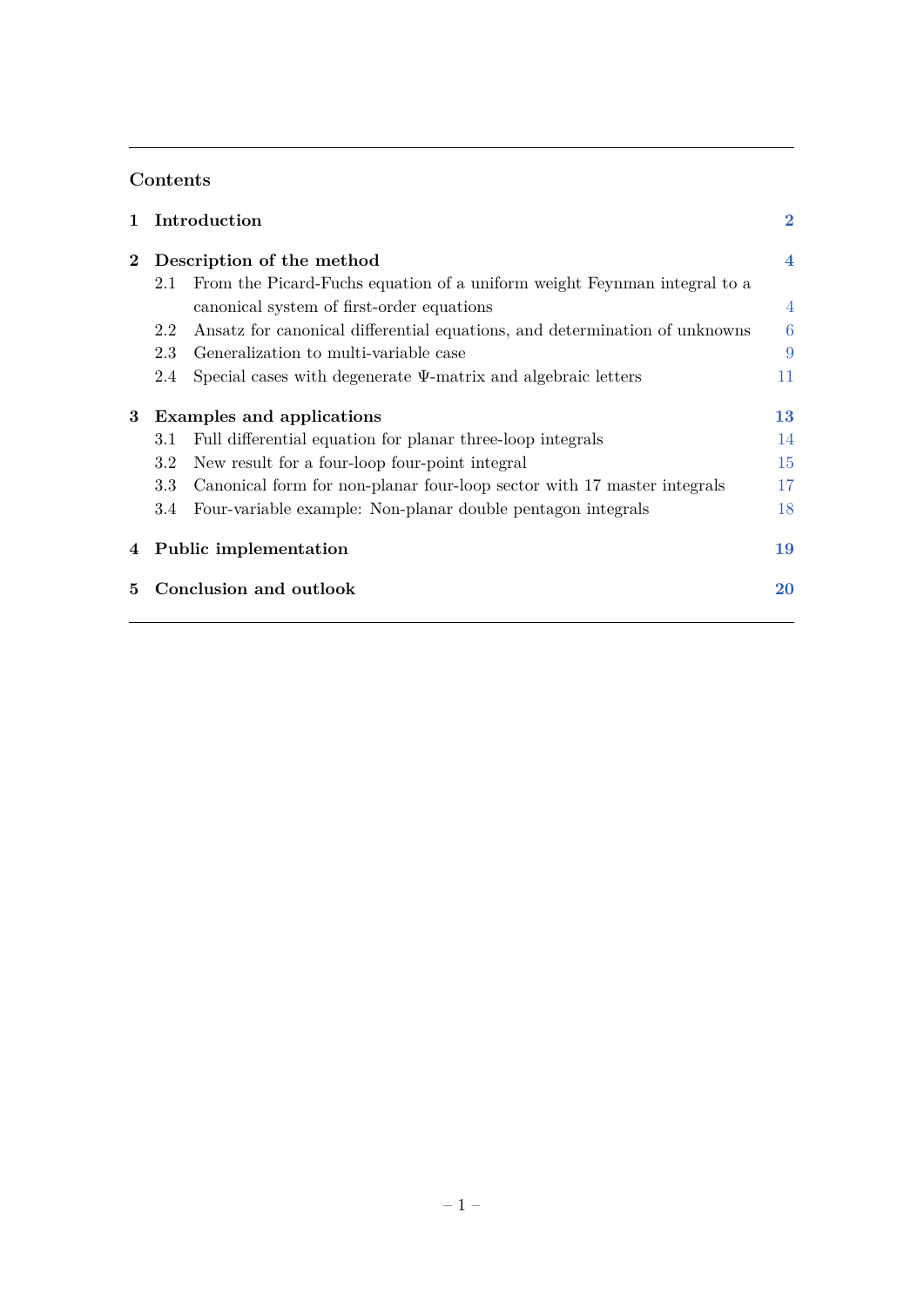# <span id="page-2-0"></span>**1 Introduction**

Feynman integrals are ubiquitous in perturbative quantum field theory. They are required in order to extract predictions from the theory beyond the leading perturbative order. As a consequence, they are important in many areas. A prominent example is collider physics, where the underlying scattering processes are described by Feynman diagrams, and consequently on-shell momentum space Feynman integrals are needed. Another example are off-shell position-space correlation functions (e.g. in conformal field theory), from which one can determine the scaling dimension of fields, or renormalization group coefficients.

Beyond their obvious importance for physics, Feynman integrals also have interesting connections to mathematics. The reason is that Feynman integrals are periods [\[1,](#page-22-0) [2\]](#page-22-1), and give rise to interesting classes of special functions. Moreover, they can be studied using partial differential equations, and algebraic geometry plays an important role in the analysis of the integrands.

Given these motivations, it is not surprising that this has been an active area of research for decades, and continues to be. It has produced numerous insights and new methods for Feynman integrals, as reviewed in [\[3–](#page-22-2)[6\]](#page-22-3). One important concept that has emerged, initially in the maximally supersymmetric theory  $\mathcal{N} = 4$  super Yang-Mills, is that functions of uniform transcendental (UT) weight play a special role. In the case of multiple polylogarithms, the weight refers to the (minimal) number of integrations that are needed to obtain the function, starting from a rational function. For example a logarithm has weight one, and a dilogarithm has weight two.

The weight property serves as an important organizing principle, but also significantly simplifies calculations. It was observed that uniform weight integrals satisfy particularly simple, canonical differential equations. One of the present authors conjectured that one may always chose a basis of Feynman integrals such that their differential equations take a canonical form [\[7\]](#page-22-4). Indeed, it is known that any Feynman integral satisfies some *n*-th order (Picard-Fuchs) differential equation. Equivalently, the latter can be rewritten as a coupled  $n \times n$  first-order system of differential equations. For example, let us assume one kinematic variable x and take the dimension to be  $D = 4 - 2\epsilon$ , then we have

<span id="page-2-1"></span>
$$
\frac{\mathrm{d}}{\mathrm{d}x}\vec{f}(x,\epsilon) = A(x,\epsilon)\vec{f}(x,\epsilon)
$$
\n(1.1)

In general for Feynman integrals (but under certain conditions on the basis vector  $f$ ), the matrix  $A(x, \epsilon)$  is rational. However, in general the dependence is very complicated, and hence solving such equations is a difficult task. The statement of [\[7\]](#page-22-4) is that a basis transformation exists that significantly simplifies the matrix to a form where the solution of the DE can be read off in terms of special functions.

Perhaps equally important to this guiding principle is the insight which Feynman integrals evaluate to UT functions [\[8\]](#page-22-5), and hence provide a suitable basis for the differential equations [\[7\]](#page-22-4). The key idea is that the loop *integrand* contains the necessary information, and that the latter can be extracted systematically by taking (multi-dimensional) residues. If no doubles poles are encountered along the way, and the maximal residues (that local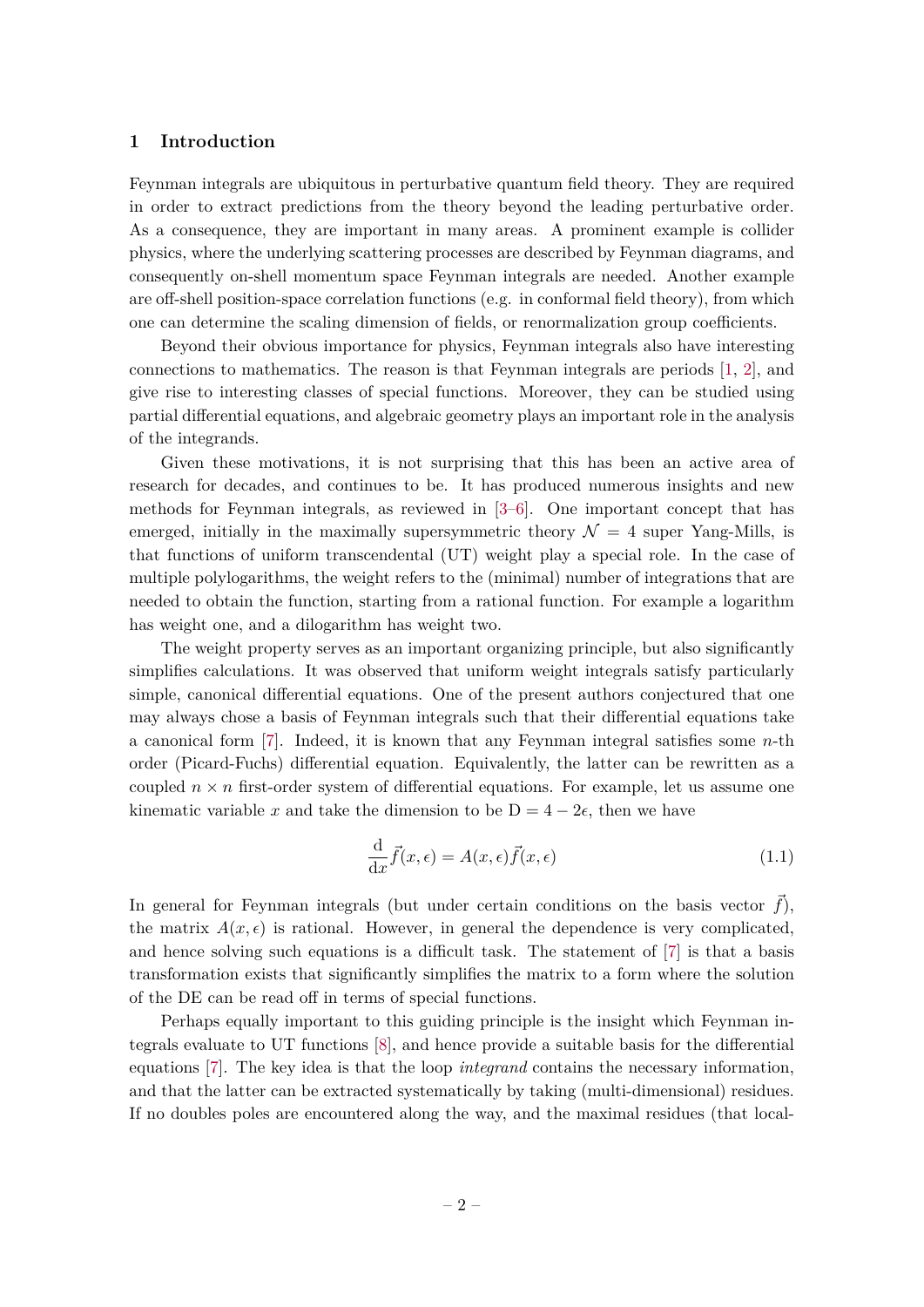ize all integrations, and are called leading singularities) are constant, the corresponding Feynman integral is conjectured to be UT [\[8\]](#page-22-5). See refs. [\[9,](#page-22-6) [10\]](#page-22-7) for further details.

Subsequently, a complementary approach [\[4,](#page-22-8) [11\]](#page-22-9) was proposed independently by one of the present authors, and by Lee. It consists in systematically constructing basis transformations that simplify  $A(x, \epsilon)$  in eq. [\(1.1\)](#page-2-1). The first step focuses on simplifying the *x*-dependence, trying to make the expected singularity structure of the Feynman integrals manifest. The mathematics behind this has its roots in work by Moser [\[12\]](#page-23-0), see also [\[13\]](#page-23-1). In a second step, one simplifies the  $\epsilon$  dependence. A complete algorithm was first given by Lee [\[11\]](#page-22-9), and several computer programs implementing this and related ideas exist [\[14–](#page-23-2)[16\]](#page-23-3).

However, both methods have certain limitations. In the leading singularity approach, it is usually simple to find some UT integrals, but obtaining a complete set of basis integrals is more difficult. Also, sometimes it is necessary to analyze leading singularities beyond four dimensions [\[17\]](#page-23-4). Similarly, in its current implementation the Moser approach works well only for small matrices, and for few kinematic variables.

Here we present a different method that generalizes previous work by Höschele et al. [\[18\]](#page-23-5). The starting point is the knowledge that *one* integral is UT. The key insight is that this assertion contains a lot of information (in some sense infinite amount of information). We can use the latter to find, algorithmically, a complete UT basis, and hence obtain canonical differential equations.

The reason this works can be understood as follows. The statement that an integral is UT in dimensional regularization means that, at a given order  $\epsilon^k$  in its Laurent expansion, the coefficient function has uniform transcendental weight *k* (given some choice for the overall normalization). In other words, we obtain a non-trivial constraint at each order in  $\epsilon$ . On the other hand, a single integral knows about the full set of integrals. Indeed, its derivatives generate (in general) all other function in the integral basis. Our task is then to properly organize the information contained in the derivatives into UT functions as well. In this paper, we show how to do this algorithmically.

As a result, starting from a single UT integral (and completing the basis in an arbitrary way), we derive algorithmically a transformation to a canonical form of differential equations (if such a transformation exists). As a corollary, this provides a test of the UT property of an integral. This can be used to find the canonical form for differential equations for individual integral sectors, which is advantageous since this limits the size of then matrices that are needed. At the same time, we wish to emphasize that our method can also be used with just a single integral in the top sector as input, to transform the equations to canonical form in a single step. The applications we present in this paper suggest that this is feasible in practice even for large systems of differential equations.

Our work considerably simplifies the application of the canonical differential equation method, as it is in general much easier to find one UT integral, as compared to a full UT basis. Several methods and techniques exist for finding the integral to start from. Moreover, conjecturally, loop corrections in  $\mathcal{N}=4$  super Yang-Mills are given by uniform weight functions, and therefore this theory can be used as further inspiration for finding a good 'seed' for generating the UT integrals needed for any quantum field theory.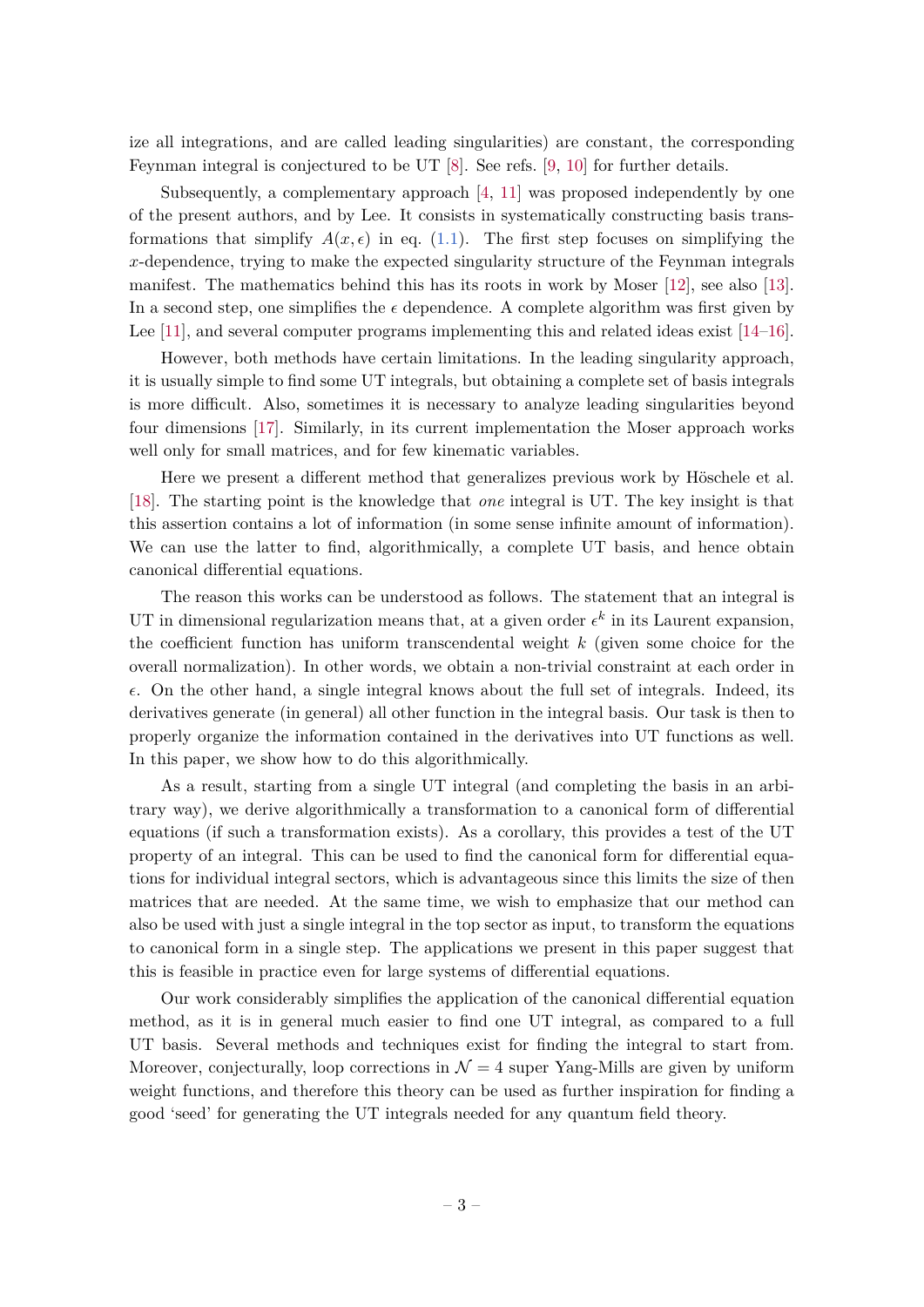#### <span id="page-4-0"></span>**2 Description of the method**

# <span id="page-4-1"></span>**2.1 From the Picard-Fuchs equation of a uniform weight Feynman integral to a canonical system of first-order equations**

Feynman integrals are related to each other by integration-by-parts relations. They can be reduced to a finite number of master integrals, which satisfy a system of homogeneous linear differential equations [\[19–](#page-23-6)[22\]](#page-23-7). Alternatively, the coupled system of master integrals can be described by an *n*-th order differential equation, the so-called Picard-Fuchs equation, which defines the linear relation between a certain master integral and its higher-order derivatives.

In [\[7\]](#page-22-4), it was proposed that a canonical basis of master integrals exists, which consists of integrals of uniform transcendental weight (UT). They satisfy a linear system of differential equations in a simple, canonical form:

<span id="page-4-2"></span>
$$
\frac{\mathrm{d}}{\mathrm{d}x}\vec{g}(x,\epsilon) = \epsilon B(x)\,\vec{g}(x,\epsilon)\,,\tag{2.1}
$$

with  $B(x)$  having only fuchsian singularities. The solutions to the canonical equations [\(2.1\)](#page-4-2) can be constructed iteratively order by order in  $\epsilon$ .

Searching for a canonical basis of master integrals is an import topic in higher-loop calculations of Feynman integrals. It becomes more challenging for large coupled systems where one needs to find all the linearly-independent UT integrals to bring the first-order differential equations into canonical form. On the other hand, one can derive the Picard-Fuchs equation for any given master integral. The coefficients of the Picard-Fuchs equation have some special characteristics, which allow to test if an integral is UT without referring to the other master integrals in the bases. More importantly, by establishing the relation between the Picard-Fuchs equation and the first-order differential equations, one can map between two bases that share one common integral. In this way we can construct a canonical basis  $\vec{q}$  starting from an arbitrary basis  $\vec{f}$  that contains one UT integral.

Our starting point is one UT integral, which without loss of generality we denote by  $f_1$ . We complete this to a basis of *n* master integrals, denoted by  $\vec{f}$ . Given the system of differential equations

<span id="page-4-3"></span>
$$
\frac{\mathrm{d}}{\mathrm{d}x}\vec{f} = A(x,\epsilon)\vec{f},\tag{2.2}
$$

we can reformulate this in terms of the function  $f_1$  and its derivatives only. To this end, we take derivatives of eq.  $(2.2)$ ,

<span id="page-4-4"></span>
$$
\begin{pmatrix} f'_1 & \cdots & f_1^{(n)} \\ f'_2 & \cdots & f_2^{(n)} \\ \vdots & \ddots & \vdots \\ f'_n & \cdots & f_n^{(n)} \end{pmatrix} = \left( A^{[1]} \vec{f}, \dots, A^{[n]} \vec{f} \right), \qquad (2.3)
$$

with

$$
A^{[1]} := A \,, \tag{2.4}
$$

$$
A^{[n]} := \frac{\mathrm{d}}{\mathrm{d}x} A^{[n-1]} + A^{[n-1]}A \qquad \text{for } n > 1.
$$
 (2.5)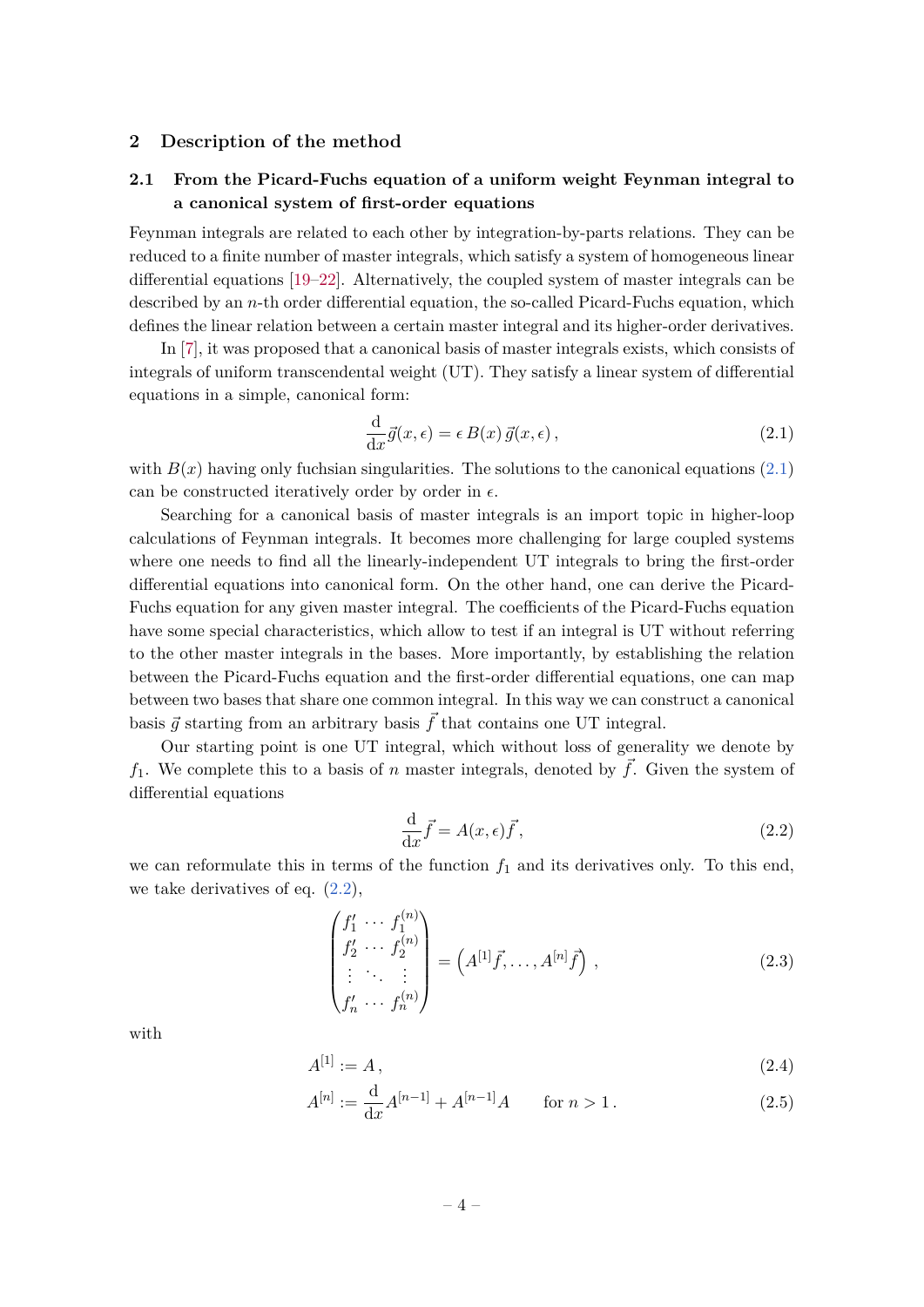As we are interested in the higher-order derivatives of  $f_1$ , we project this equation with the vector  $\vec{v}_0 = (1, 0, \ldots, 0)$  and define

<span id="page-5-4"></span><span id="page-5-3"></span>
$$
\Psi := \begin{pmatrix} \vec{v}_0 A^{[1]} \\ \vdots \\ \vec{v}_0 A^{[n]} \end{pmatrix} .
$$
\n(2.6)

Comparing to eq.  $(2.3)$ , we see that the matrix  $\Psi$  satisfies

$$
(f'_1, f''_1, \dots, f_1^{(n)})^T = \Psi(x, \epsilon) \vec{f}.
$$
 (2.7)

Assuming that  $f'_1, \ldots, f_1^{(n)}$  $f'_1, \ldots, f_1^{(n)}$  $f'_1, \ldots, f_1^{(n)}$  are linearly independent<sup>1</sup>, we can then invert the matrix  $\Psi$ , and write down an *n*-th order differential equation for *f*1,

$$
f_1 + \sum_{m=1}^{n} b_m f_1^{(m)} = 0, \qquad (2.8)
$$

where 
$$
(b_1, ..., b_n) \equiv -(1, 0, ..., 0) \Psi^{-1}
$$
. (2.9)

The coefficients  $b_1, \ldots, b_n$  are rational functions of  $x, \epsilon$ . By factoring out the denominators, the differential equation [\(2.8\)](#page-5-1) takes a form where all coefficients are polynomials (Pichard-Fuchs equation):

<span id="page-5-2"></span><span id="page-5-1"></span>
$$
\tilde{b}_0 f_1 + \sum_{m=1}^n \tilde{b}_m f_1^{(m)} = 0 \tag{2.10}
$$

Given that  $f_1$  is a UT integral, let us point out that the  $\epsilon$ -degree of the coefficients of the Pichard-Fuchs equation must be bounded by a certain finite number depending on the order of the equation. The reason is the following: Let  $p_m$  be the  $\epsilon$ -degree of the polynomial  $\tilde{b}_m$ , and let us assume that the maximum value of  $p_m + m$  ( $0 \leq m \leq n$ ) is  $p_{\text{max}}$ . Note that the *m*-th derivative of  $f_1$  is a sum of functions whose transcendental weights range between  $-1$  and  $-m$ , i.e.  $f_1^{(m)} = \sum_{k=1}^m f_1^{(m,k)}$  $t_1^{(m,k)}$ , where  $m \geq 1$  and  $f_1^{(m,k)}$  has weight  $-k$ . After assigning transcendental weight  $-1$  to  $\epsilon$ , we group together terms in [\(2.10\)](#page-5-2) that have equal transcendental weight and thus obtain  $p_{\text{max}} + 1$  independent linear equations in the unknowns  $\{f_1, f_1^{(m,k)}\}$ . If non-trivial solutions exist, then  $p_{\text{max}} + 1$  must be less or equal to the total number of unknowns, which is  $1 + \sum_{m=1}^{n} m$ . In particular, the equation of weight zero only involves  $f_1$ , whose coefficient must vanish, and therefore  $b_0 = \mathcal{O}(\epsilon)$ . To conclude, we find the following necessary conditions for  $f_1$  being a UT integral:

<span id="page-5-5"></span>
$$
p_m + m \le \frac{n(n+1)}{2}, \quad m = 0, \dots, n \quad \text{and} \quad \tilde{b}_0 = \mathcal{O}(\epsilon).
$$
 (2.11)

These conditions allow us to test whether an integral is UT or not. Similar conditions were also discussed in [\[18\]](#page-23-5).

Now let us propose a way of solving the differential system by the method of undetermined exponential function. First, we assume the existence of a canonical basis  $\vec{q}$ , where

<span id="page-5-0"></span><sup>&</sup>lt;sup>1</sup>It may happen that only *m* derivatives of  $f_1$  are linearly independent, with  $m < n$ . We will discuss this special case separately.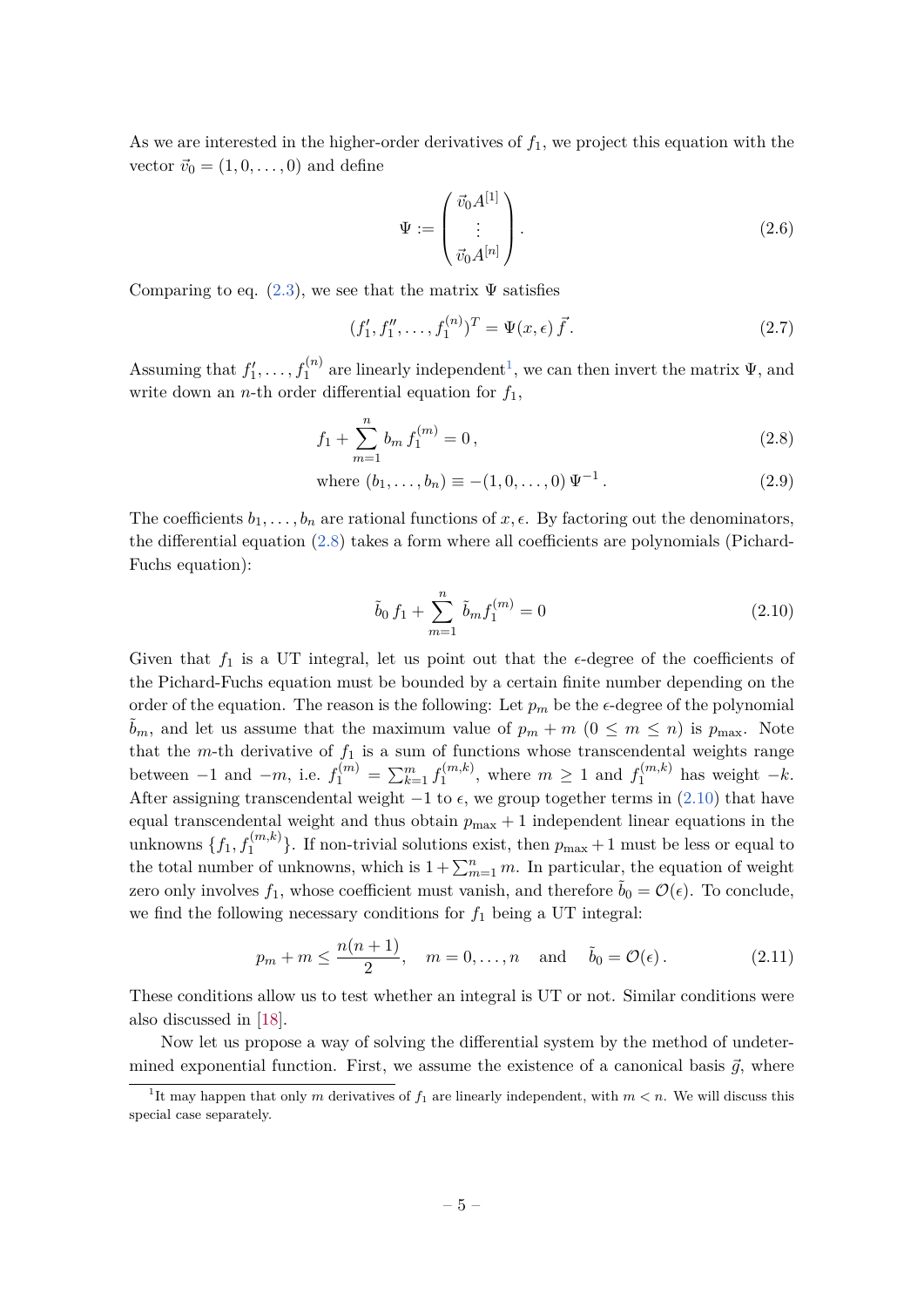$g_1 = f_1$  and all the other members of  $\vec{g}$  are unknown.  $\vec{g}$  satisfies the canonical differential equations [\(2.1\)](#page-4-2) with unknown matrix  $B(x)$ , whose general solution is defined through an iterated integral

$$
\vec{g}(x,\epsilon) = P e^{\epsilon \int_{x_0}^x B(x) dx} \vec{g}(x_0,\epsilon)
$$
\n(2.12)

Here  $\int B(x) dx$  is the exponential function that needs to be determined. As we shall see in the following section, the linear relations among  $g_1(= f_1)$  and its derivatives allows us to determine the matrix  $B(x)$  up to a constant similarity transformation. To start, we define a matrix  $\Phi$  in complete analogy with the definition of  $\Psi$  in eq. [\(2.6\)](#page-5-3), but with *A* replaced by  $B$ ,

<span id="page-6-7"></span><span id="page-6-6"></span><span id="page-6-1"></span>
$$
\Phi := \begin{pmatrix} \vec{v}_0 B^{[1]} \\ \vdots \\ \vec{v}_0 B^{[n]} \end{pmatrix} . \tag{2.13}
$$

The latter satisfies

$$
(g'_1, g''_1, \dots, g_1^{(n)})^T = \Phi(x, \epsilon) \, \vec{g}.\tag{2.14}
$$

Comparing eqs. [\(2.7\)](#page-5-4) and [\(2.14\)](#page-6-1), we see that the matrices  $\Phi$  and  $\Psi$  define the transformation matrix *T* between the two bases  $\vec{f}$  and  $\vec{g}$ ,

$$
\vec{f} = T\,\vec{g}\,, \quad \text{where } T \equiv \Psi^{-1}\Phi\,. \tag{2.15}
$$

Knowing that  $f_1 = g_1$ , the first line of *T* or  $T^{-1}$  must equal the unit vector  $\vec{v}_0$ . Explicitly,

<span id="page-6-8"></span><span id="page-6-2"></span>
$$
\vec{v}_0 \Psi^{-1} \Phi = \vec{v}_0. \tag{2.16}
$$

Recall that Ψ is explicitly known, while Φ depends on the unknown matrix *B*. The constraint [\(2.16\)](#page-6-2) will be important for finding *B*, and hence the transformation to the UT basis *T*.

#### <span id="page-6-0"></span>**2.2 Ansatz for canonical differential equations, and determination of unknowns**

By assumption, the basis  $\vec{g}$  is UT, and hence the differential equations are in canonical form [\(2.1\)](#page-4-2). We write the matrix *B* appearing in that equation as

<span id="page-6-4"></span>
$$
B(x) = \sum_{l} \frac{\mathrm{d}}{\mathrm{d}x} a_l(x) \mathbf{m}_l , \qquad (2.17)
$$

where the  $m_l$  are constant matrices. The  $a_l$  are functions behaving as d $a_l \sim dy/y$  near singular points  $y(x) = 0$ . Their explicit form depends on the Feynman integrals under consideration. In the case of multiple polylogarithms<sup>[2](#page-6-3)</sup> they take the form

<span id="page-6-5"></span>
$$
B(x) = \sum_{l} \frac{d}{dx} \log \alpha_l(x) \mathbf{m}_l.
$$
 (2.18)

<span id="page-6-3"></span><sup>&</sup>lt;sup>2</sup>See section [5](#page-20-0) for comments on generalization to elliptic polylogarithms and beyond.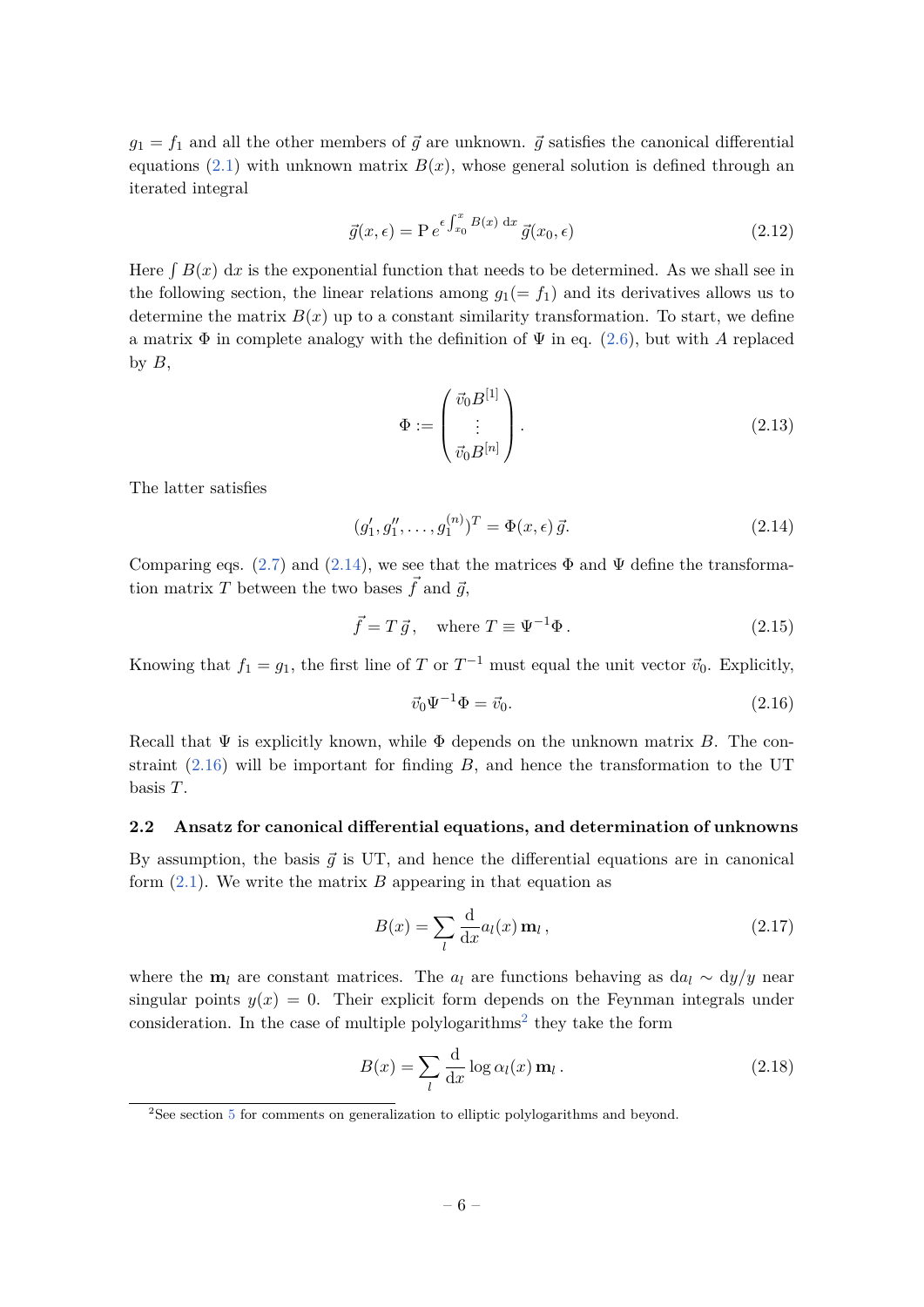This form makes it manifest that Feynman integrals have fuchsian singularities only. The set of (rational or algebraic) functions  $\alpha_l$  depends on the problem under consideration. For a given system of master integrals, one can read off the set of singularities from the differential equations [\(2.2\)](#page-4-3). In the case of a rational alphabet  $\{\alpha_l\}$  this is all we need. For instance, in most of the applications considered below, we have

<span id="page-7-0"></span>
$$
B = \epsilon \left( \frac{1}{x} \mathbf{m}_1 + \frac{1}{x+1} \mathbf{m}_2 + \frac{1}{x-1} \mathbf{m}_3 \right) . \tag{2.19}
$$

The precise form or number of singularities is not important for our method. For simplicity of notation and presentation, let us for the following assume the rational form [\(2.19\)](#page-7-0) with three singularities at finite distance. (These assumptions can be dropped in special cases where we need different forms of ansatz for the alphabet, see discussions in section [2.4\)](#page-11-0).

With this information, we see that eq.  $(2.16)$  effectively becomes an equation for the constant ( $\epsilon$ - and *x*-independent) matrices  $\mathbf{m}_l$ , and products thereof (projected by the vector  $v_0$ ). We may profit from the fact that the matrices are constant by sampling the equations for different values of *x*. Moreover, the method can naturally be combined with finite field methods, see e.g. [\[23,](#page-23-8) [24\]](#page-23-9).

In summary, we have the constraint  $(2.16)$ , together with the ansatz  $(2.17)$  or  $(2.18)$ for the canonical differential equation matrix *B*. The latter is parametrized via the set of constant matrices  $\mathbf{m}_l$ , and determines  $\Phi$ , see eq. [\(2.13\)](#page-6-6). More precisely, each row of  $\Phi$ defines an *n*-dimensional vector, which is a polynomial in  $\epsilon$ ,

<span id="page-7-2"></span>
$$
\vec{\Phi}_m(x,\epsilon) \equiv \sum_{k=1}^m \epsilon^k \vec{\Phi}_m^k(x), \quad \vec{\Phi}_0 \equiv \vec{v}_0.
$$
 (2.20)

Substituting into  $(2.16)$ , or equivalently  $(2.10)$ , we obtain a linear equation with *x*-dependent coefficients at each fixed order in  $\epsilon$ . At  $\mathcal{O}(\epsilon^k)$ , the equation reads

$$
\sum_{r=1}^{k} \sum_{m=r}^{n} \tilde{b}_{m}^{k-r}(x) \vec{\Phi}_{m}^{r} - \tilde{b}_{0}^{k}(x) \vec{\Phi}_{0} = 0, \quad 1 \le k \le p_{\max},
$$
\n(2.21)

where  $\tilde{b}_m(x, \epsilon) \equiv \sum_{k=0}^{p_m} \epsilon^k \tilde{b}_m^k(x)$ . In order to solve for  $\{\vec{\Phi}_m^k\}$ , recall the definition [\(2.13\)](#page-6-6) with given ansatz  $(2.18)$ , which implies

<span id="page-7-3"></span><span id="page-7-1"></span>
$$
\vec{\Phi}_m^k = \frac{\mathrm{d}}{\mathrm{d}x} \vec{\Phi}_{m-1}^k + \sum_l \left[ \frac{\mathrm{d}}{\mathrm{d}x} \log \alpha_l(x) \right] \vec{\Phi}_{m-1}^{k-1} \mathbf{m}_l \,. \tag{2.22}
$$

The recursive structure of  $(2.22)$  allows us to solve  $(2.21)$  iteratively and determine the constant matrices **m***<sup>l</sup>* . Below we give details of this algorithm.

Starting from  $k = 1$  and assuming 3 letters in the ansatz,  $(2.21)$  and  $(2.22)$  lead to

$$
\sum_{l=1}^{3} \sum_{m=1}^{n} \tilde{b}_{m}^{0}(x) \left[ \frac{\mathrm{d}^{m}}{\mathrm{d}x^{m}} \log \alpha_{l}(x) \right] \vec{v}_{0} \mathbf{m}_{l} - \tilde{b}_{0}^{1}(x) \vec{v}_{0} = 0. \qquad (2.23)
$$

Assuming the  $\alpha_l(x)$  are rational, [\(2.23\)](#page-7-3) can be sampled for a set of different generic numbers which gives rise to a system of algebraic equations linear in  $\vec{v}_0 \mathbf{m}_l$ . Solving for the three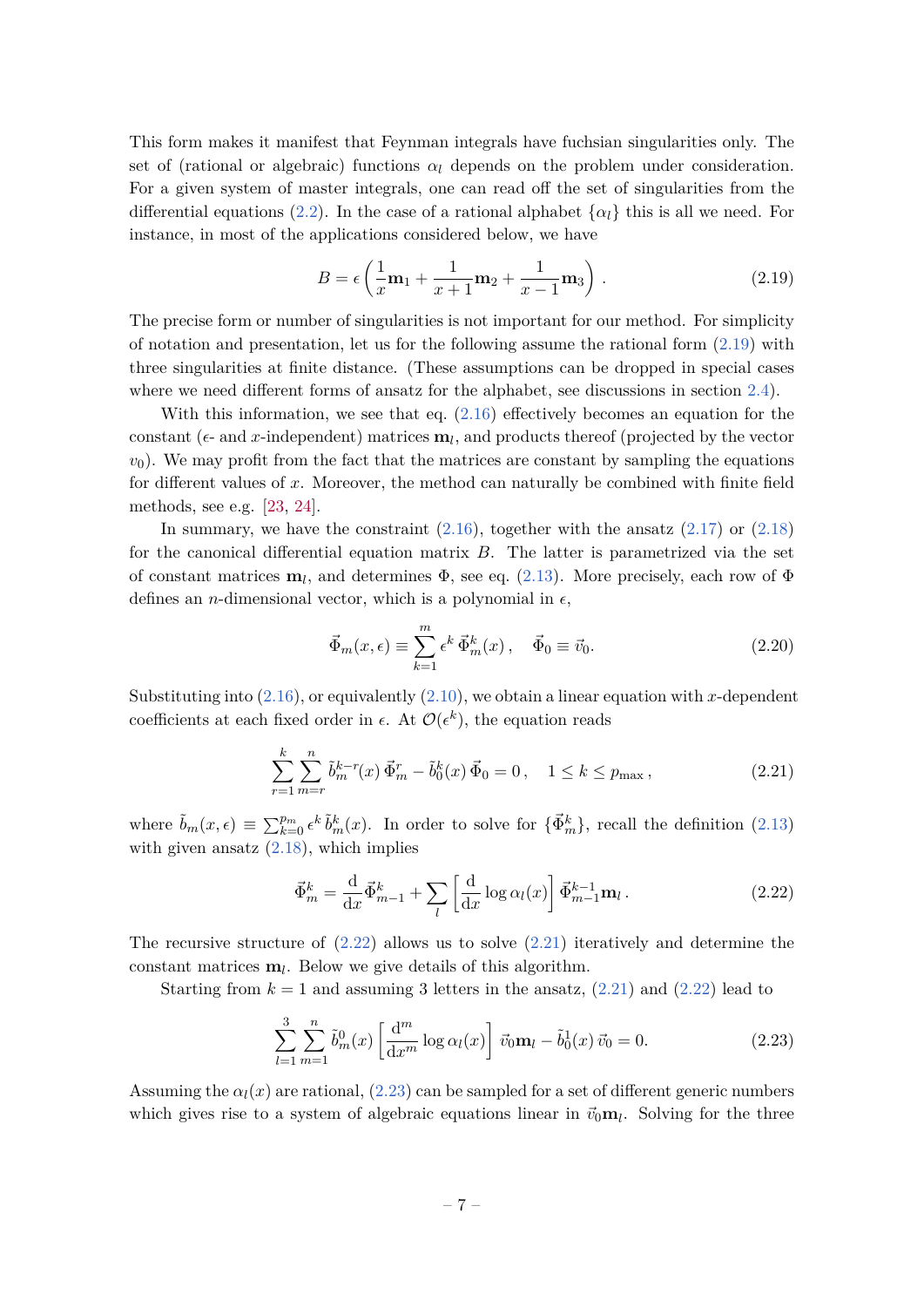unknowns, we find

<span id="page-8-0"></span>
$$
\vec{v}_0 \mathbf{m}_l = \sum_{j=0}^{3-r_1} \beta_j^l \, \vec{v}_j \,, \quad l = 1, 2, 3 \tag{2.24}
$$

where  $r_1$  is the rank of the linear system [\(2.23\)](#page-7-3) sampled over a set of numbers and  $\beta_j^l$ are rational numbers. Let  $N_0 = 1, N_1 = 3N_0 - r_1$ . The solutions in [\(2.24\)](#page-8-0) introduce  $N_1$ independent free vectors  $\vec{v}_1, \ldots, \vec{v}_{N_1}$  (e.g. one could designate  $N_1$  unknowns as free vectors that parametrize all the other unknowns). [\(2.24\)](#page-8-0) defines a set of linear relations which, applied to [\(2.22\)](#page-7-1), reduce  $\vec{\Phi}_m^1$  and  $\vec{\Phi}_m^2$  to linear combinations of  $\{\vec{v}_0, \vec{v}_i, \vec{v}_i \mathbf{m}_l\}, i = 1, \ldots, N_1$ . Then we can repeat the analysis for [\(2.21\)](#page-7-2) at  $k = 2$ , treating  $\vec{v}_i \mathbf{m}_l$  as the unknowns.

To generalize, the algorithm introduces a total number of  $S_{k-1} \equiv \sum_{j=1}^{k-1} N_j$  free vectors through step 1 to  $k - 1$ ,  $(k \ge 2)$ . Moving on to step k, we first substitute the so-lutions obtained at the previous step into [\(2.22\)](#page-7-1) and reduce  $\vec{\Phi}_m^k$  onto a set of vectors  $Q_k \equiv \{\vec{v}_0, \ \vec{v}_1, \dots, \vec{v}_{S_{k-1}}, \ \vec{v}_{S_{k-2}+1} \mathbf{m}_l, \dots, \vec{v}_{S_{k-1}} \mathbf{m}_l\},\$  which includes  $S_{k-1}$  free vectors  $\vec{v}_i$  and  $3N_{k-1}$  unknown vectors  $\vec{v}_i \mathbf{m}_l$ . Evaluating [\(2.21\)](#page-7-2) over a set of generic numbers then leads to a linear system of equations in  $Q_k$  of rank  $r_k$ . Solving for the unknowns, we obtain 3*Nk*−<sup>1</sup> independent relations,

<span id="page-8-1"></span>
$$
\vec{v}_i \mathbf{m}_l = \sum_{j=0}^{S_k} \beta_{ij}^l \, \vec{v}_j, \qquad \text{where } S_{k-2} < i \le S_{k-1}, \quad l = 1, 2, 3 \tag{2.25}
$$

which introduce  $N_k$  new free vectors.  $N_k \equiv S_k - S_{k-1} = 3N_{k-1} - r_k$ . Again,  $\beta_{ij}^l$  are rational constants. Since the algorithm constructs linear equations step-by-step, the relations in [\(2.25\)](#page-8-1) must be independent from those obtained at previous steps. Iterating the above procedure until we reach a certain step where  $N_k = 0$ , and  $S_k = S_{k-1} \equiv |S| - 1$ , the algorithm terminates. Each row of the Φ−matrix is now completely determined as a linear combination of vectors in  $Q \equiv {\vec{v}_0, \vec{v}_1, \dots, \vec{v}_{|S|-1}}$ . Solutions in all previous steps combine into 3|*S*| independent linear relations  $Q \mathbf{m}_l = \beta^l Q$ , where  $\beta^l (l = 1, 2, 3)$  are three  $|S| \times |S|$ matrices, whose components  $\beta_{ij}^l$  are rational numbers.

In fact, if non-trivial solutions exist, then we must have  $|S| = n$ , the rank of the coupled linear system. If  $|S|$  is greater than *n*, some of the vectors in *Q* are not linearly independent, which contradicts the claim that the 3|*S*| linear relations we obtained are independent. If  $|S|$  is smaller than *n*, then the rank of  $\Phi$ -matrix is smaller than *n*, which contradicts our assumption that  $f'_1, \ldots, f_1^{(n)}$  are linearly independent. Therefore  $|S| = n$ ,  $Q$  is an  $n \times n$  invertible constant matrix and  $\mathbf{m}_l = Q^{-1} \beta^l Q$ .

Finally, we need to make some explicit choice for the vectors in *Q*. For example, we could choose  $\vec{v}_i$  to be the  $(i + 1)$ -th row of the identity matrix, such that the  $\mathbf{m}_l =$  $\beta^l$ . A different choice of  $\vec{v}_i$  generates a constant linear transformation *P* acting on *Q*, which preserves its first component. Correspondingly, the matrices  $\mathbf{m}_l$  differ by a constant similarity transformation

<span id="page-8-2"></span>
$$
Q \mapsto QP: \qquad \vec{v}_0 P = \vec{v}_0, \qquad \mathbf{m}_l = Q^{-1} \beta^l Q \mapsto P^{-1} \mathbf{m}_l P. \tag{2.26}
$$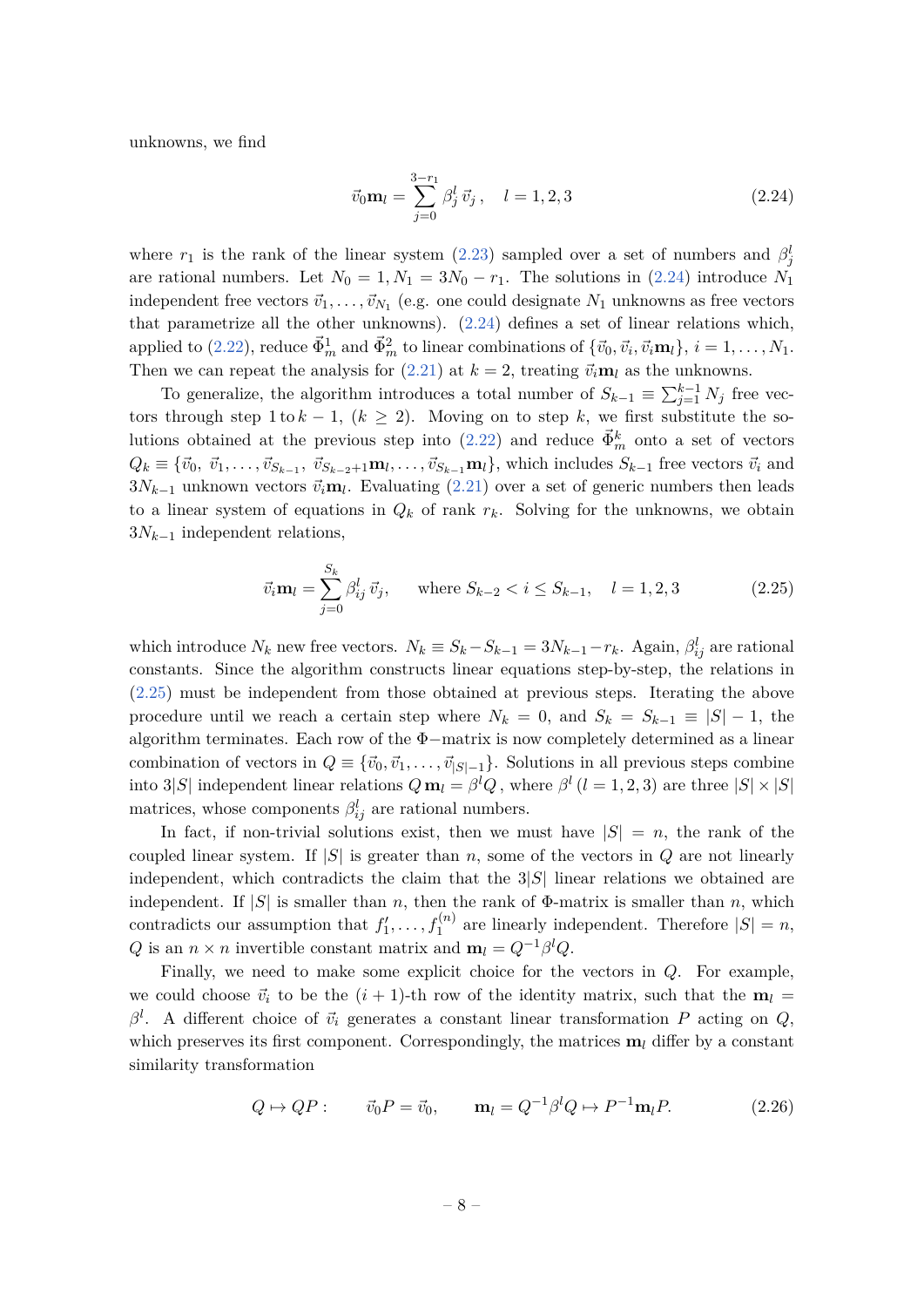To summarize, the constraint  $(2.16)$  suggests a system of linear equations  $(2.21)$ . We develop an algorithm to solve them iteratively order-by-order in  $\epsilon$ . Given the assumption that  $f_1$  is UT, the Ψ-matrix has rank *n* and the ansatz for letters  $\alpha_l$  is complete, the algorithm will terminate at a certain order in  $\epsilon$ , when it finds a non-trivial solution for the **m**<sub>l</sub> that determines  $\Phi(x, \epsilon)$  and hence  $T(x, \epsilon)$ , up to a constant linear transformation. Equations at higher orders in  $\epsilon$  must be trivially satisfied. We provide a Mathematica implementation of this algorithm, see section [4.](#page-19-0)

#### <span id="page-9-0"></span>**2.3 Generalization to multi-variable case**

Unlike methods based on the Moser algorithm, see e.g.  $[4, 11, 14-16]$  $[4, 11, 14-16]$  $[4, 11, 14-16]$  $[4, 11, 14-16]$  $[4, 11, 14-16]$ , the inclusion of multiple scales does not pose a significant problem within our approach. The main point is that the canonical form of the differential equations for multiple polylogarithms still only depends on a finite number of constant matrices **m***<sup>l</sup>* that are determined by our procedure. Concretely, the multi-variable generalization of eq. [\(2.18\)](#page-6-5) is

<span id="page-9-2"></span>
$$
d\vec{g}(\vec{x}, \epsilon) = \epsilon \left[ \sum_{l} \mathbf{m}_{l} \operatorname{dlog}(\alpha_{l}(\vec{x})) \right] \vec{g}(\vec{x}, \epsilon).
$$
 (2.27)

Here  $\vec{x} = \{x_1, \ldots, x_m\}$  denotes a set of variables,  $d = \sum_i dx_i \partial_{x_i}$ , and the set  $\{\alpha_l(x)\}$  is the alphabet. Although the whole differential depends on multiple variables  $\vec{x}$ , one may always view it as a single-variable problem by treating all but one preferred variable (e.g. *x*1) as constants. The knowledge about the *x*1-dependent letters provides sufficient information to reconstruct the answer. Let us illustrate here how the method works in the two-variable case. We will present a state-of-the-art multi-variable example in section [3.4.](#page-18-0)

Starting with a system of differential equations for a basis  $\vec{f}$  containing one UT integral

<span id="page-9-1"></span>
$$
\frac{\partial}{\partial x}\vec{f} = A_x(x, y, \epsilon)\vec{f}, \quad \frac{\partial}{\partial y}\vec{f} = A_y(x, y, \epsilon)\vec{f}, \tag{2.28}
$$

we make an ansatz for the alphabet  $\{\alpha_l(x, y)\}\$ , and hence the differential equation for a UT basis  $\vec{g}$  in canonical form:

$$
d\vec{g} = dB(x, y, \epsilon) \, \vec{g} = \epsilon \sum_{l} m_{l} \, d\log \alpha_{l}(x, y) \tag{2.29}
$$

We now study the Pichard-Fuchs equation in *x*, treating *y* as a constant  $y = y_0$ . For convenience, we assume that the first *L* letters depend on *x* (and possibly *y*) and the others depend only on *y*. Using the short-hand notation  $B_x \equiv \frac{\partial}{\partial x}B$ , the partial derivative  $B_x$  only depends on  $\mathbf{m}_1, \ldots, \mathbf{m}_L$ . Similar to the one-variable case (see [\(2.6\)](#page-5-3)), by taking partial derivatives we define the matrix  $\Psi_x$  through  $A_x$  and likewise  $\Phi_x$  through  $B_x$ . They satisfy the following relations,

$$
\left(\frac{\partial}{\partial x}f_1, \frac{\partial^2}{\partial x^2}f_1, \dots, \frac{\partial^n}{\partial x^n}f_1\right)^T = \Psi_x(x, y, \epsilon)\vec{f}
$$

$$
= \Phi_x(x, y, \epsilon)\vec{g}, \qquad (2.30)
$$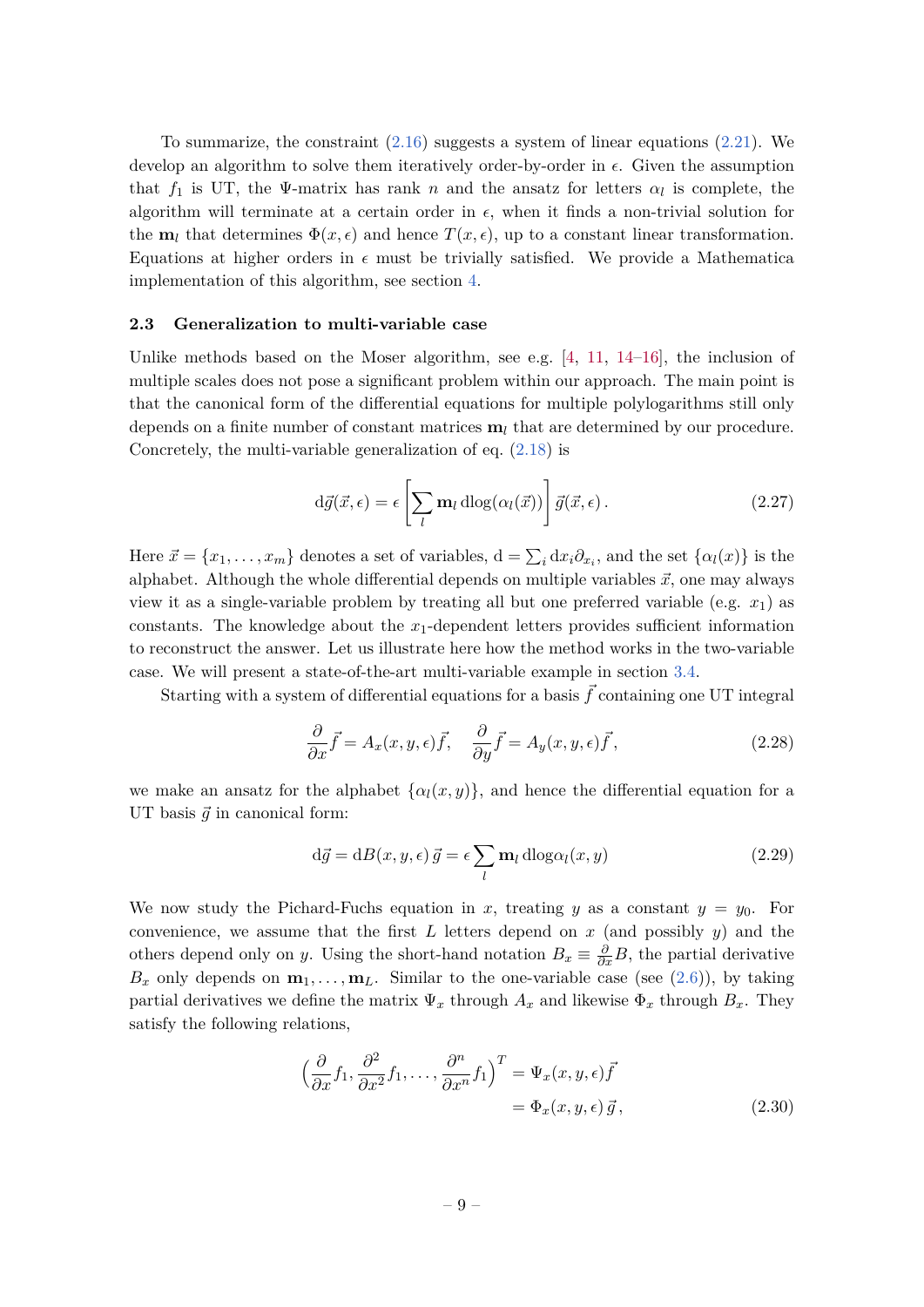which implies the constraint

<span id="page-10-0"></span>
$$
\vec{v}_0 \, \Psi_x^{-1} \, \Phi_x = \vec{v}_0 \,. \tag{2.31}
$$

The next step is to solve this system of constraints for  $\mathbf{m}_l$  ( $l = 1, \ldots, L$ ). as described in the previous section, solving  $(2.31)$  order-by-order in  $\epsilon$ . We will obtain a set of linear relations  $(2.32)$ , where  $\beta^{l}$   $(l = 1, ..., L)$  are  $n \times n$  rational matrices and *Q* denotes  $\{\vec{v}_{0}, \ldots, \vec{v}_{n-1}\},$ 

<span id="page-10-1"></span>
$$
Q\mathbf{m}_l = \beta^l Q \tag{2.32}
$$

For any given *Q*, this defines our solution for **m***<sup>l</sup>* . Let us emphasize that the solution is constant and, in particular, independent of  $y_0$ . This is because, by construction, the coefficients  $\beta^l$  obtained by the algorithm are unique (the algorithm runs with a specific set  $\{v_1, v_2, \ldots, v_{n-1}\}\)$  chosen from  $\{\vec{v}_0\mathbf{m}_i, \vec{v}_0\mathbf{m}_i\mathbf{m}_j, \ldots\}$ ). If there exists a *y*-independent solution for  $\mathbf{m}^l$ , then it must satisfy [\(2.32\)](#page-10-1) at  $y = y_0$ , and we have found it. These constant matrices  $m_l$ , together with the knowledge about the first *L* letters in  $\{\alpha_l\}$ , allow us to determine the *x*- and *y*-dependent matrix  $B_x$  and hence  $\Phi_x$ . In this way we find the transformation matrix  $T(x, y, \epsilon) \equiv \Phi_x^{-1} \Psi_x$ , which brings the partial differential matrix  $A_x$  into canonical form.

Now we will argue that  $\vec{q} = T\vec{f}$  is a UT basis. Let us assume there exists a UT basis  $\vec{g}_{\text{UT}}$ , whose first component is  $f_1$  and which satisfies the differential equation  $\frac{\partial}{\partial x}\vec{g}_{\text{UT}}$  =  $B_x \vec{g}_{\text{UT}}$ . From the analysis in the previous section (see [\(2.26\)](#page-8-2)), solutions the **m***l* are related by a similarity transformation which leaves its first row invariant. Therefore, there exists a constant transformation matrix  $P$  between  $B_x$  and our solution for  $B_x$ , such that

$$
\widetilde{B}_x = P^{-1} B_x P, \quad \vec{v}_0 P = \vec{v}_0. \tag{2.33}
$$

Following from definition [\(2.13\)](#page-6-6), the matrix  $\Phi_x$  defined through  $B_x$  is related to  $\Phi_x$  through a constant linear transformation

$$
\widetilde{\Phi}_x = \Phi_x P. \tag{2.34}
$$

The same constant matrix transforms the UT basis  $\vec{q}_{\text{UT}}$  into  $\vec{q}$ 

$$
\vec{g} = \Phi_x^{-1} \Big( \frac{\partial}{\partial x} f_1, \frac{\partial^2}{\partial x^2} f_1, \dots, \frac{\partial^n}{\partial x^n} f_1 \Big)^T
$$
  
=  $P \tilde{\Phi}_x^{-1} \Big( \frac{\partial}{\partial x} f_1, \frac{\partial^2}{\partial x^2} f_1, \dots, \frac{\partial^n}{\partial x^n} f_1 \Big)^T = P \vec{g}_{\text{UT}}.$  (2.35)

Therefore  $\vec{g}$  itself is a UT basis. The above argument holds as long as the *x*-derivatives for  $f_1$  couple to all master integrals in the family, such that  $\Phi_x$  and  $\Psi_x$  are invertible. In the process of searching for UT integrals, the algorithm refers only to the partial derivatives in x, thus becoming very efficient. The algorithm does not require a prior knowledge of the complete set of letters. In practice, the *x*-independent letters can be determined afterwards by transforming [\(2.28\)](#page-9-1) into the whole differential in canonical form.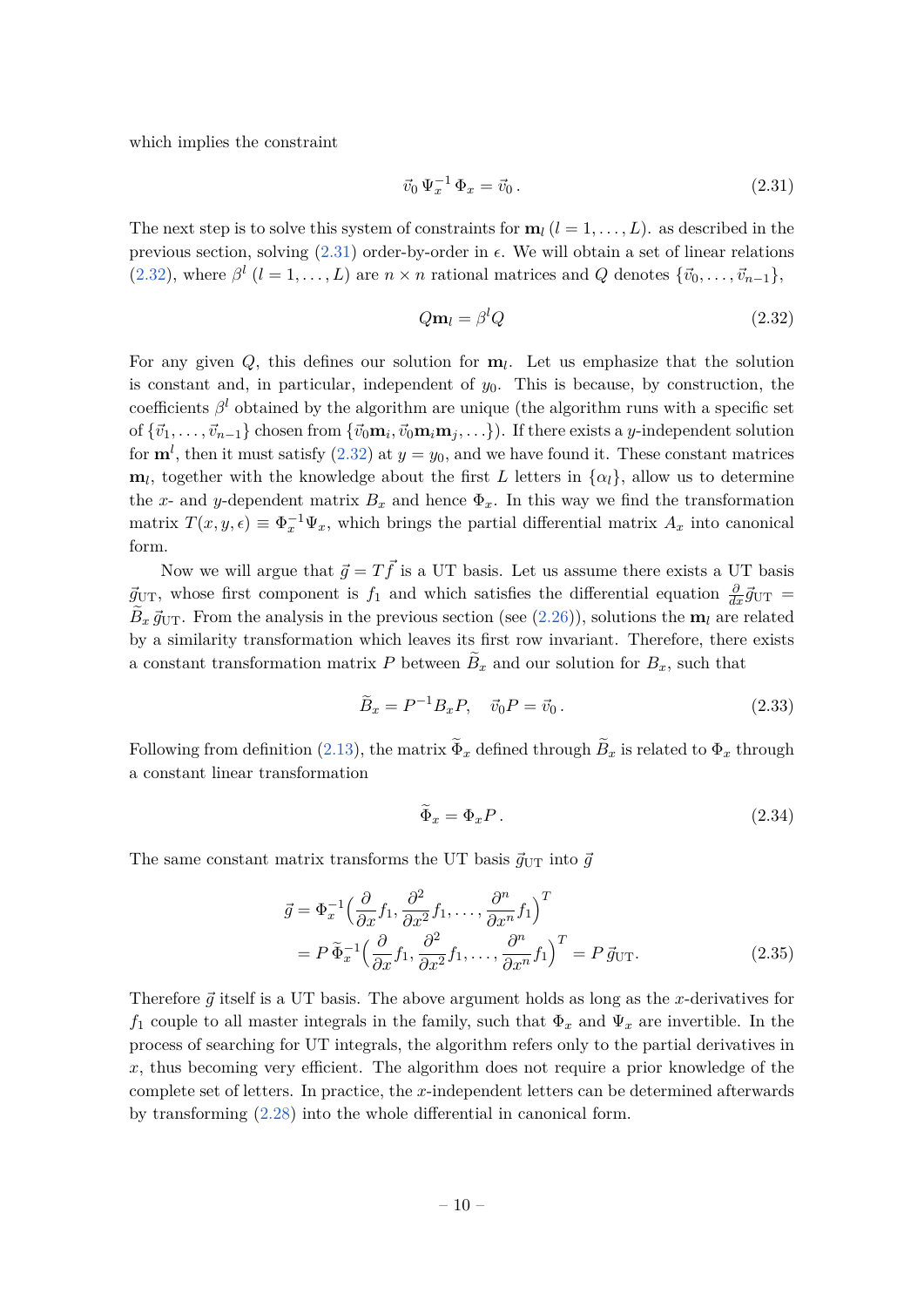#### <span id="page-11-0"></span>**2.4 Special cases with degenerate Ψ-matrix and algebraic letters**

In previous sections we explained how the algorithm applies to standard one- and twovariable examples. For simplicity of presentation, we assumed

- <span id="page-11-1"></span>1. One can find a UT integral *f*<sup>1</sup> whose higher-order derivatives couple to all master integrals in the system.
- <span id="page-11-2"></span>2. The differential equations contain only rational letters, and hence takes the form of  $(2.19).$  $(2.19).$

In reality, these assumptions can be dropped when needed. Now we will discuss the subtleties of applying our algorithm when [1\)](#page-11-1) and [2\)](#page-11-2) no longer hold.

Regarding assumption [1\)](#page-11-1), we would like to comment on the situation where derivatives of the first UT integral only couple to a subset of master integrals. For an  $n \times n$  coupled system, depending on our choice of *f*1, the number of its independent higher-order derivatives could be less then *n*. The corresponding Ψ-matrix is then degenerate. Typically this could happen when  $f_1$  belongs to a sub-topology of the integral family. Sometimes it occurs even if  $f_1$  is in the top sector. One example would be the scalar integral in three-loop ladder integral family, whose derivatives only couple to 23 out of a total number of 26 master integrals, see section [3.2.](#page-15-0) In these situations the algorithm still works, but we need to search for a second UT integral *f*2, such that the union of independent derivatives of  $f_1$  and  $f_2$  couples to all master integrals. One way to proceed can then be to first bring a linearly independent sub-block of the differential equation into canonical form, and then use the second UT integral to work on the remaining part.

Another very efficient approach can be to use both UT integrals simultaneously: For example, one can find a set of linearly independent derivatives  $\{f'_1, \ldots, f_1^{(n_1)}, f'_2, \ldots, f_2^{(n-n_1)}\}$ which contains  $n_1$  and  $n - n_1$  higher order derivatives of  $f_1$  and  $f_2$ , respectively. They form a basis of the coupled system. Starting from a master integral basis  $\vec{f} \equiv (f_1, f_2, \ldots, f_n)^T$ , we then construct a matrix  $\Psi$  in the same way as in [\(2.6\)](#page-5-3):

<span id="page-11-4"></span><span id="page-11-3"></span>
$$
\Psi := \begin{pmatrix} \vec{v}_0 A^{[1]} \\ \vdots \\ \vec{v}_0 A^{[n_1]} \\ \vec{v}_1 A^{[1]} \\ \vdots \\ \vec{v}_1 A^{[n-n_1]} \end{pmatrix}
$$
 (2.36)

where  $\vec{v}_0, \vec{v}_1$  are the first and second row of the identity matrix. The  $\Psi$ -matrix thus defined is invertible and satisfies the relation

$$
(f'_1, \ldots, f_1^{(n_1)}, f'_2, \ldots, f_2^{(n-n_1)})^T = \Psi(x, \epsilon) \vec{f}.
$$
 (2.37)

Given the two UT integrals that are already known, we can search for a UT basis  $\vec{q}$  =  $(g_1, g_2, \ldots, g_n)^T$ , where  $g_1 = f_1, g_2 = f_2$ . As we discussed before,  $\vec{g}$  satisfies [\(2.1\)](#page-4-2), and therefore

<span id="page-11-5"></span>
$$
(g'_1, \ldots, g_1^{(n_1)}, g'_2, \ldots, g_2^{(n-n_1)})^T = \Phi(x, \epsilon) \vec{g}, \qquad (2.38)
$$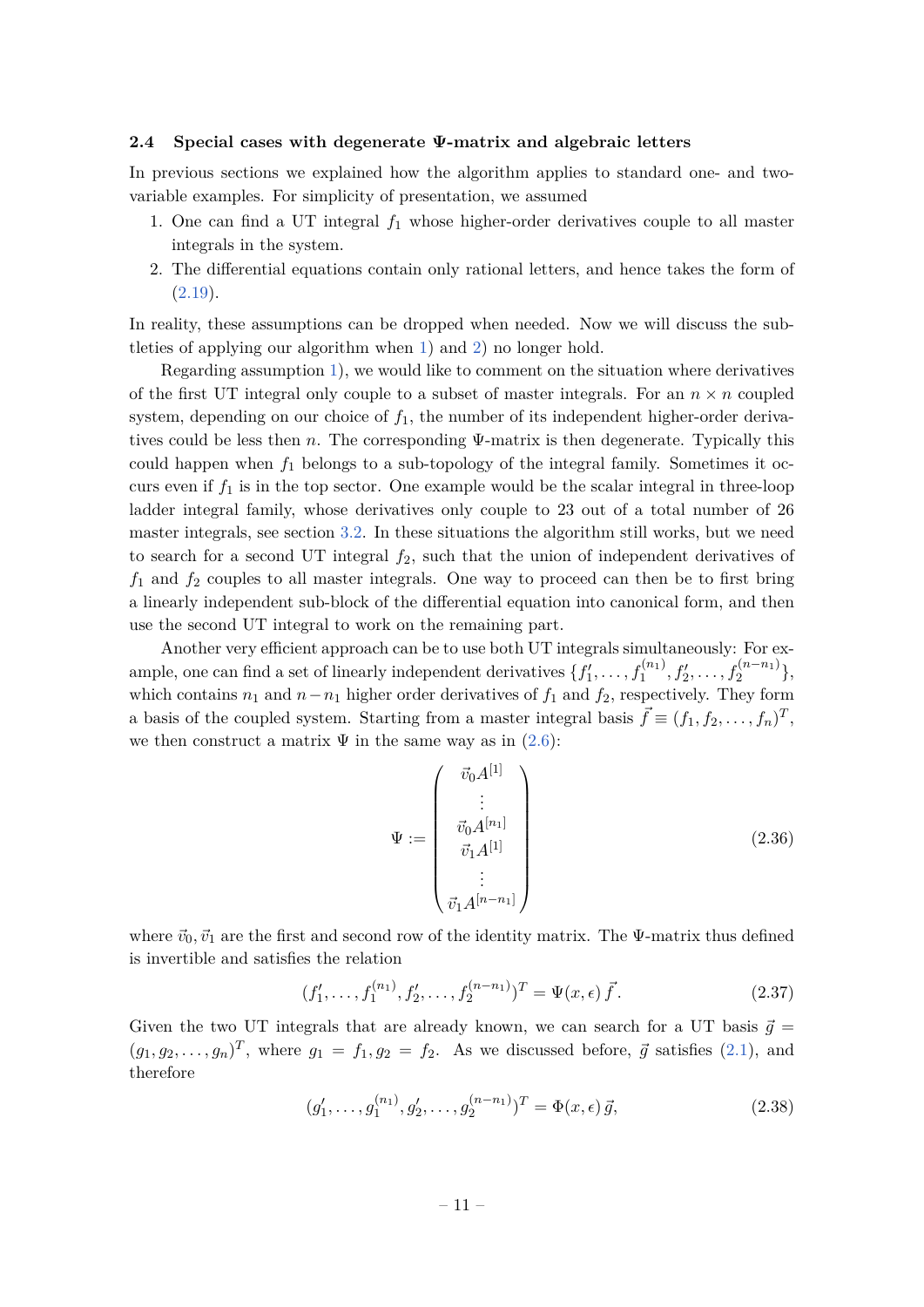where  $\Phi$  is defined in the same way as  $\Psi$  in [\(2.36\)](#page-11-3) with *A* replaced by *B*. [\(2.37\)](#page-11-4) and [\(2.38\)](#page-11-5) imply the following system of constraints,

$$
\begin{pmatrix} \vec{v}_0 \\ \vec{v}_1 \end{pmatrix} \Psi^{-1} \Phi = \begin{pmatrix} \vec{v}_0 \\ \vec{v}_1 \end{pmatrix} , \qquad (2.39)
$$

By solving these constraints, we find the transformation between the two bases  $\vec{f}$  and  $\vec{g}$ .

Next, we will come to assumption [2\)](#page-11-2) about rational letters. In the cases where [2\)](#page-11-2) holds, we should allow the ansatz for the *B*-matrix to take a more general form compared with the oversimplified version in [\(2.19\)](#page-7-0). In particular, the differential equations might contain fuchsian singularities at zeros of a certain higher-degree polynomial, which can be algebraic and complex numbers (e.g. sixth-root of unity). More generally, we can assume a factorized form with *k* singularities,

$$
B = \epsilon \sum_{l=1}^{k} \frac{\mathbf{m}_l}{x - x_l},
$$
\n(2.40)

where the  $x_i$  are roots of a degree-*k* polynomial  $P_k(x)$  with real and rational coefficients. For the purpose of analyzing equations [\(2.21\)](#page-7-2) by the finite-field method, we need to avoid writing down an ansatz for the  $\Phi$ -matrix that explicitly contains algebraic numbers. Thus, it is advantageous to make the ansatz for *B* in the following form,

<span id="page-12-0"></span>
$$
B = \epsilon \sum_{l=1}^{k} \frac{x^{l-1}}{P_k(x)} \mathbf{m}_l.
$$
\n(2.41)

Now that  $(2.41)$  guarantees that only rational functions and numbers appear in  $(2.21)$ , we expect to find solutions for the constant matrices  $\mathbf{m}_l$  whose elements are real and rational numbers. We can again use finite fields to search for such solutions, as explained in section [2.2.](#page-6-0)

So far we have limited our discussion to differential equations with rational letters, where one can always find a rational transformation matrix  $T(x, \epsilon)$  that brings [\(2.2\)](#page-4-3) to canonical form. There are also situations where a rational transformation does not exist and hence square roots are required. For rational alphabets, the individual alphabet letters can be read off from the original differential equation. The case of algebraic dependence on the kinematics is more subtle, as the latter are not immediately apparent. However, studying the singular behavior of the differential equation (in particular, the critical exponents in each limit) provides this additional information. For example, if the differential equation  $(2.2)$  is in fuchsian form, we can expand it around any singular point  $x = x_i$ ,

$$
A(x,\epsilon) = \frac{B_i(\epsilon)}{x - x_i} + \mathcal{O}((x - x_i)^0)
$$
\n(2.42)

The exponential of the coefficient matrix  $B_i$  determines the asymptotic behaviour of the solution to [\(2.2\)](#page-4-3) as  $x \to x_i$ ,

$$
\vec{f}(x,\epsilon) \sim (x-x_i)^{B_i(\epsilon)} \vec{f}_0(\epsilon).
$$
\n(2.43)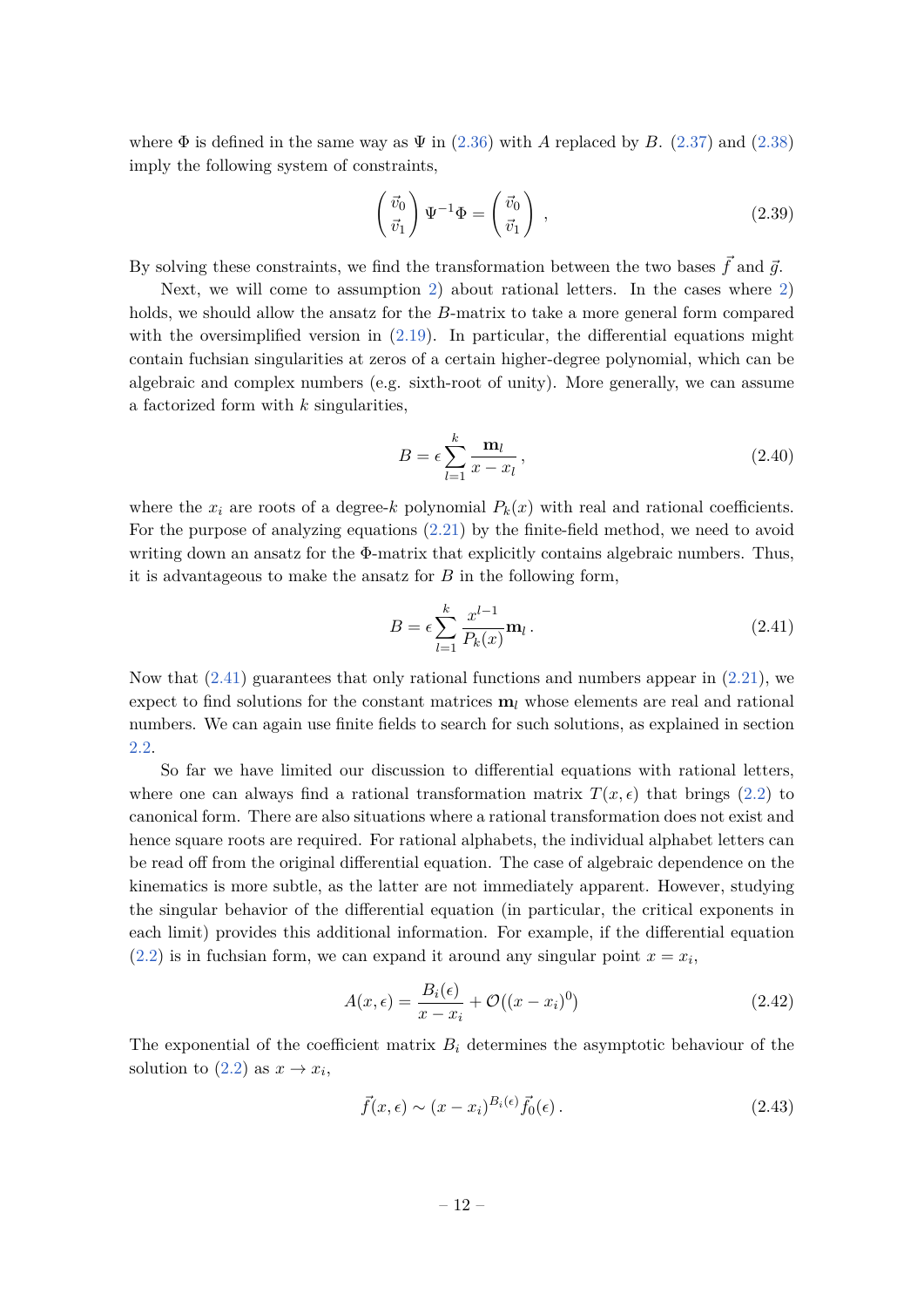At  $\epsilon = 0$ , if  $B_i$  contains non-integer eigenvalues, they cannot be transformed away via the so-called balance transformation [\[11\]](#page-22-9). Put differently, the square roots in  $(x - x_i)^{B_i}$  cannot be removed by a rational linear transformation on the basis, and therefore  $\sqrt{x-x_i}$  must be included in our ansatz for the alphabet. Repeating the analysis for all fuchsian singular points should allow us to find all the square-root letters in the alphabet. In many cases, it is possible to find a set of variables that rationalizes all letters, (see e.g. [\[25\]](#page-23-10)). After such a change of variables the problems simplify into those with only rational letters. In this way we apply the algorithm to work out a four-variable example with square-root letters, as we will demonstrate in [3.4.](#page-18-0)

Let us emphasize that the method of our algorithm should work for algebraic letters without rationalization. In this case the Pichard-Fuchs equation will still be rational, but the Φ-matrix, and hence the coefficients of system of linear equations for the **m***<sup>l</sup>* , will be algebraic. Nevertheless, the constant  $\mathbf{m}_l$  matrices will not depend on the square roots. One may still apply (a variation of) our algorithm to search for rational solutions and provide a quick test of the conjectured algebraic alphabet letters.

## <span id="page-13-0"></span>**3 Examples and applications**

In this section we present examples and applications of our algorithm.

We use relatively standard notation for Feynman integrals in the context of differential equations. The integral families are defined as

<span id="page-13-1"></span>
$$
G_{a_1,\dots,a_n} = e^{L\epsilon \gamma_E} \int \frac{\mathrm{d}^D k_1 \dots \mathrm{d}^D k_L}{(i\pi^{D/2})^L} \frac{1}{D_1^{a_1} \dots D_n^{a_n}},\tag{3.1}
$$

where *L* is the number of loops,  $\gamma_E$  is the Euler-Mascheroni constant, the denominator factors  $D_i$  are defined in the respective subsections and we are using the mostly minus metric  $(+ - \cdots -).$ 

In subsection [3.1](#page-14-0) we apply the algorithm to two three-loop four-point integral families that first have been computed in ref. [\[26\]](#page-23-11). In subsection [3.2](#page-15-0) we present a new result for a four-loop four-point integral and in subsection [3.3](#page-17-0) we bring a non-planar four-loop sector that appears in the computation of the angle-dependent cusp-anomalous dimension into canonical form. Finally, as a multi-variable example, we apply the algorithm to the top sector of a non-planar two-loop five-point family which was computed in [\[17,](#page-23-4) [27\]](#page-23-12). A summary of the performance of our implementation on a standard desktop computer with twelve logical cores can be found in table [1.](#page-20-1)

The IBP reductions necessary for computing the initial differential equations were done either by the integral reduction program FIRE6 [\[28\]](#page-23-13) or by using the tools available in the FINITEFLOW framework  $[24]$ . Both codes depend on LITERED  $[29]$  to generate the IBP identities.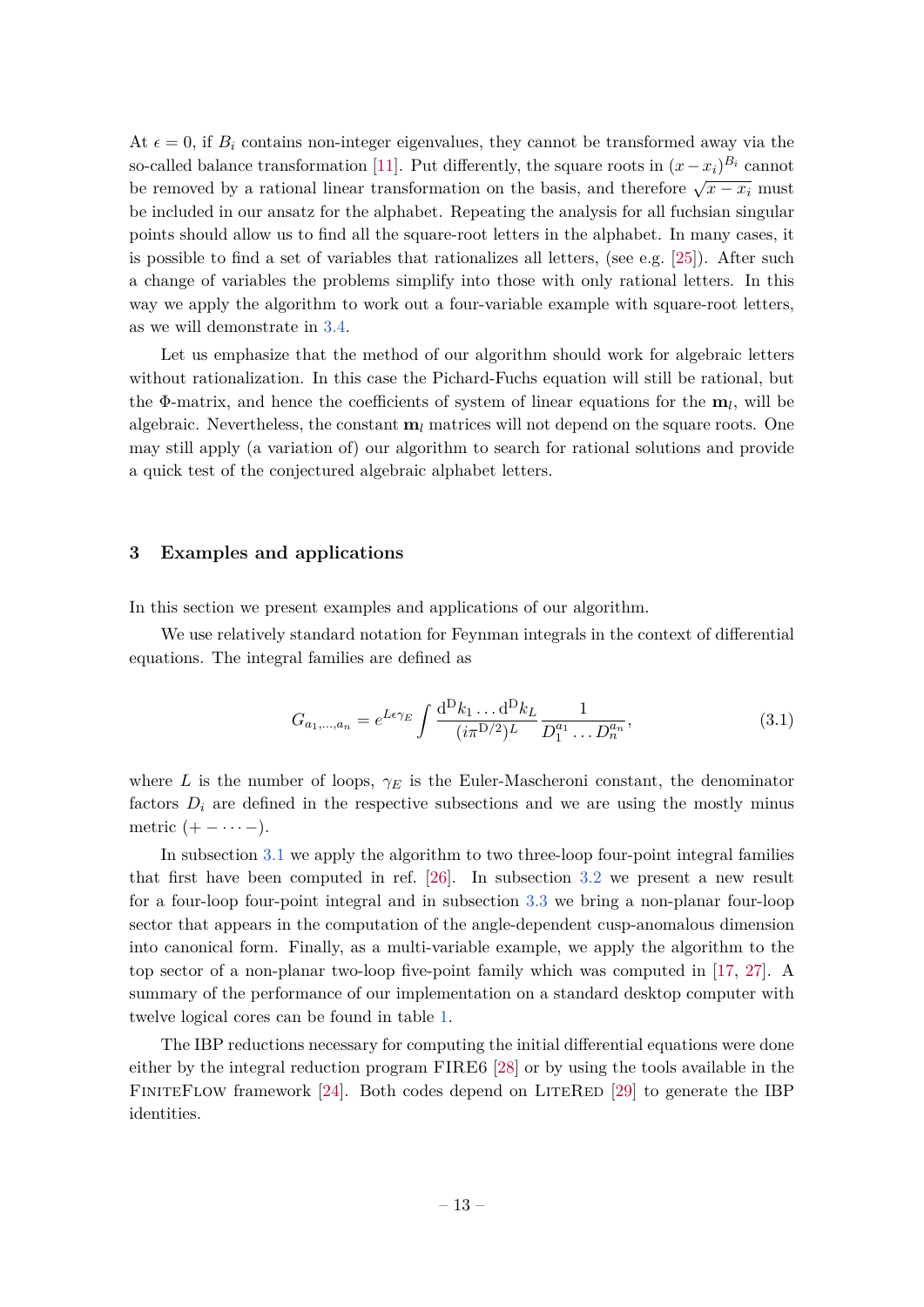<span id="page-14-1"></span>

**Figure 1**: Planar three-loop four-point integrals. The number of MI is 26 for (a) and 41 for  $(b)$ .

#### <span id="page-14-0"></span>**3.1 Full differential equation for planar three-loop integrals**

As a first example, we apply the algorithm to the two three-loop four-point integral families shown in figure [1.](#page-14-1) The definition of the factors in eq.  $(3.1)$  is

$$
D_1 = -k_1^2,
$$
  
\n
$$
D_2 = -(k_1 + p_1 + p_2)^2,
$$
  
\n
$$
D_3 = -k_2^2,
$$
  
\n
$$
D_4 = -(k_2 + p_1 + p_2)^2,
$$
  
\n
$$
D_5 = -k_3^2,
$$
  
\n
$$
D_6 = -(k_3 + p_1 + p_2)^2,
$$
  
\n
$$
D_7 = -(k_1 + p_1)^2,
$$
  
\n
$$
D_8 = -(k_1 - k_2)^2,
$$
  
\n
$$
D_9 = -(k_2 - k_3)^2,
$$
  
\n
$$
D_{10} = -(k_3 - p_3)^2,
$$
  
\n
$$
D_{11} = -(k_1 - p_3)^2,
$$
  
\n
$$
D_{12} = -(k_2 + p_1)^2,
$$
  
\n
$$
D_{13} = -(k_2 - p_3)^2,
$$
  
\n
$$
D_{14} = -(k_3 + p_1)^2,
$$
  
\n
$$
D_{15} = -(k_1 - k_3)^2
$$
  
\n
$$
D_{16} = -(k_1 - k_3)^2
$$

and

$$
D_1 = -(k_1 - k_3)^2, \t D_2 = -(k_1 + p_1)^2, \t D_3 = -(k_1 + p_1 + p_2)^2,
$$
  
\n
$$
D_4 = -(k_2 + p_1 + p_2)^2, \t D_5 = -(k_2 - p_3)^2, \t D_6 = -(k_2 - k_3)^2,
$$
  
\n
$$
D_7 = -(k_1 - k_2)^2, \t D_8 = -k_3^2, \t D_9 = -(k_3 + p_1)^2, \t (3.3)
$$
  
\n
$$
D_{10} = -(k_3 - p_3)^2, \t D_{11} = -(k_3 + p_1 + p_2)^2, \t D_{12} = -(k_2 + p_1)^2,
$$
  
\n
$$
D_{13} = -(k_1 - p_3)^2, \t D_{14} = -k_1^2, \t D_{15} = -k_2^2
$$

for integral families [1\(](#page-14-1)a), and 1(b), respectively. The top sector is defined by  $G_{1,1,1,1,1,1,1,1,1,1,0,0,0,0,0,0}$ in both cases.

The integrals were computed previously in ref. [\[26\]](#page-23-11) with the differential equations method. In this case it is relatively straightforward to find a complete UT basis as in [\[26\]](#page-23-11), or even a complete dlog integrand basis [\[30\]](#page-23-15). Nevertheless, we find it instructive to benchmark our new method using these sets of integrals. We will see that, for each integral family, a single UT integral from the top sector is sufficient to derive the full canonical differential equation. The corresponding matrices are of size  $26 \times 26$  and  $41 \times 41$ , respectively. A suitable initial integral is easily found using [\[30\]](#page-23-15), or by taking inspiration from the perturbative expansion of  $\mathcal{N} = 4$  super Yang-Mills [\[31\]](#page-24-0).

Concretely, we took the following integrals as our starting point,

$$
f_1 = g_1 = \epsilon^6 G_{1,1,1,1,1,1,1,1,1,1,-1,0,0,0,0} \tag{3.4}
$$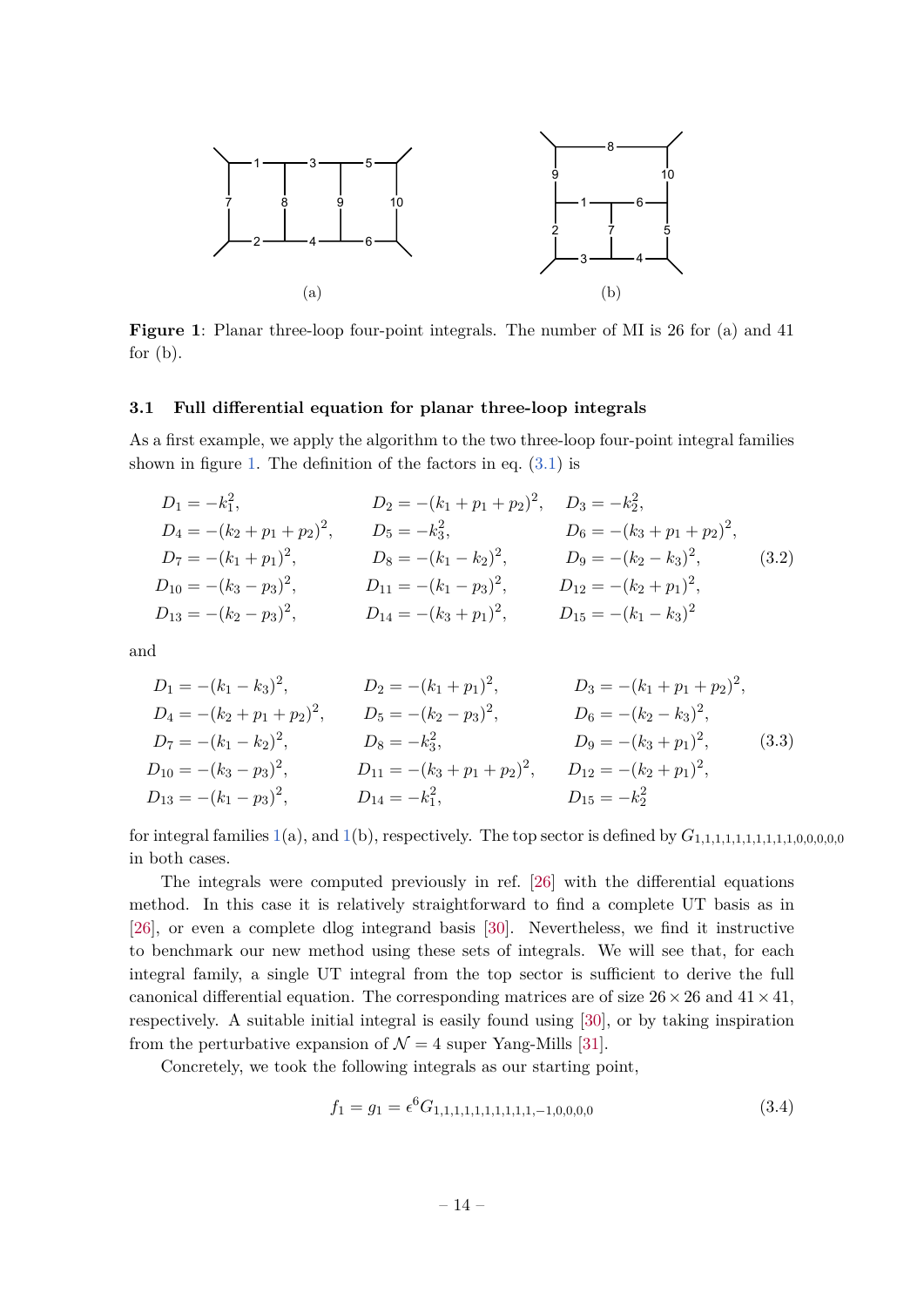

<span id="page-15-1"></span>**Figure 2**: Planar four-loop four-point integral. The number of MI is 19.

and

$$
f_1 = g_1 = \epsilon^6 x^2 G_{1,1,1,1,1,1,1,1,1,1,-1,0,0,0,0} \tag{3.5}
$$

for integral families  $1(a)$  $1(a)$ , and  $1(b)$ , respectively. We completed them to basis by taking linearly independent integrals suggested by the integral reduction programs. In other words, no optimization was done on the other integrals.

The integrals depend on one dimensionless variable  $x = t/s$ . See [\[26\]](#page-23-11) for more details. The differential equation matrix  $A(x)$  has the singular points  $x = 0, -1, \infty$ , and conse-quently we take the alphabet in eq. [\(2.18\)](#page-6-5) to be  $\vec{\alpha} = \{x, 1 + x\}$ . With this as input, our algorithm effortlessly found the transformation matrix *T*, see table [1.](#page-20-1)

#### <span id="page-15-0"></span>**3.2 New result for a four-loop four-point integral**

Let us now present an application to previously unknown four-loop integrals. The definition of the integral family is

$$
D_1 = -k_4^2,
$$
  
\n
$$
D_2 = -(k_1 + p_1)^2,
$$
  
\n
$$
D_3 = -(k_2 + p_1 + p_2)^2,
$$
  
\n
$$
D_4 = -(k_3 + p_1 + p_2 + p_3)^2,
$$
  
\n
$$
D_5 = -(k_1 - k_2)^2,
$$
  
\n
$$
D_6 = -(k_2 - k_3)^2,
$$
  
\n
$$
D_7 = -(k_3 - k_4)^2,
$$
  
\n
$$
D_8 = -(k_1 - k_4)^2,
$$
  
\n
$$
D_9 = -k_1^2,
$$
  
\n
$$
D_{10} = -(k_2 + p_1)^2,
$$
  
\n
$$
D_{11} = -(k_3 + p_1 + p_2)^2,
$$
  
\n
$$
D_{12} = -(k_4 + p_1 + p_2 + p_3)^2,
$$
  
\n
$$
D_{13} = -k_2^2,
$$
  
\n
$$
D_{14} = -k_3^2,
$$
  
\n
$$
D_{15} = -(k_1 - k_3)^2,
$$
  
\n
$$
D_{16} = -(k_1 + p_1 + p_2)^2,
$$
  
\n
$$
D_{17} = -(k_1 + p_1 + p_2 + p_3)^2,
$$
  
\n
$$
D_{18} = -(k_2 - k_4)^2,
$$
  
\n
$$
D_{19} = -(k_2 + p_1 + p_2 + p_3)^2,
$$
  
\n
$$
D_{20} = -(k_3 + p_1)^2,
$$
  
\n
$$
D_{21} = -(k_4 + p_1)^2,
$$
  
\n
$$
D_{22} = -(k_4 + p_1 + p_2)^2.
$$
  
\n(3.6)

The sector shown in figure [2](#page-15-1) is *G*1*,*1*,*1*,*1*,*1*,*1*,*1*,*1*,*0*,*0*,*0*,*0*,*0*,*0*,*0*,*0*,*0*,*0*,*0*,*0*,*0*,*<sup>0</sup> and, together with the subsectors, there are 19 MI.

This case is particularly interesting for the following reason. After taking certain residues, the scalar integrand exhibits a double pole. This can be understood from a power counting argument and comes from the fact that the integral has relatively few propagators. As a consequence, the scalar integral, or integrals with the same propagator structure, and numerators, do not have a *dlog* form in four dimensions. There are possible remedies to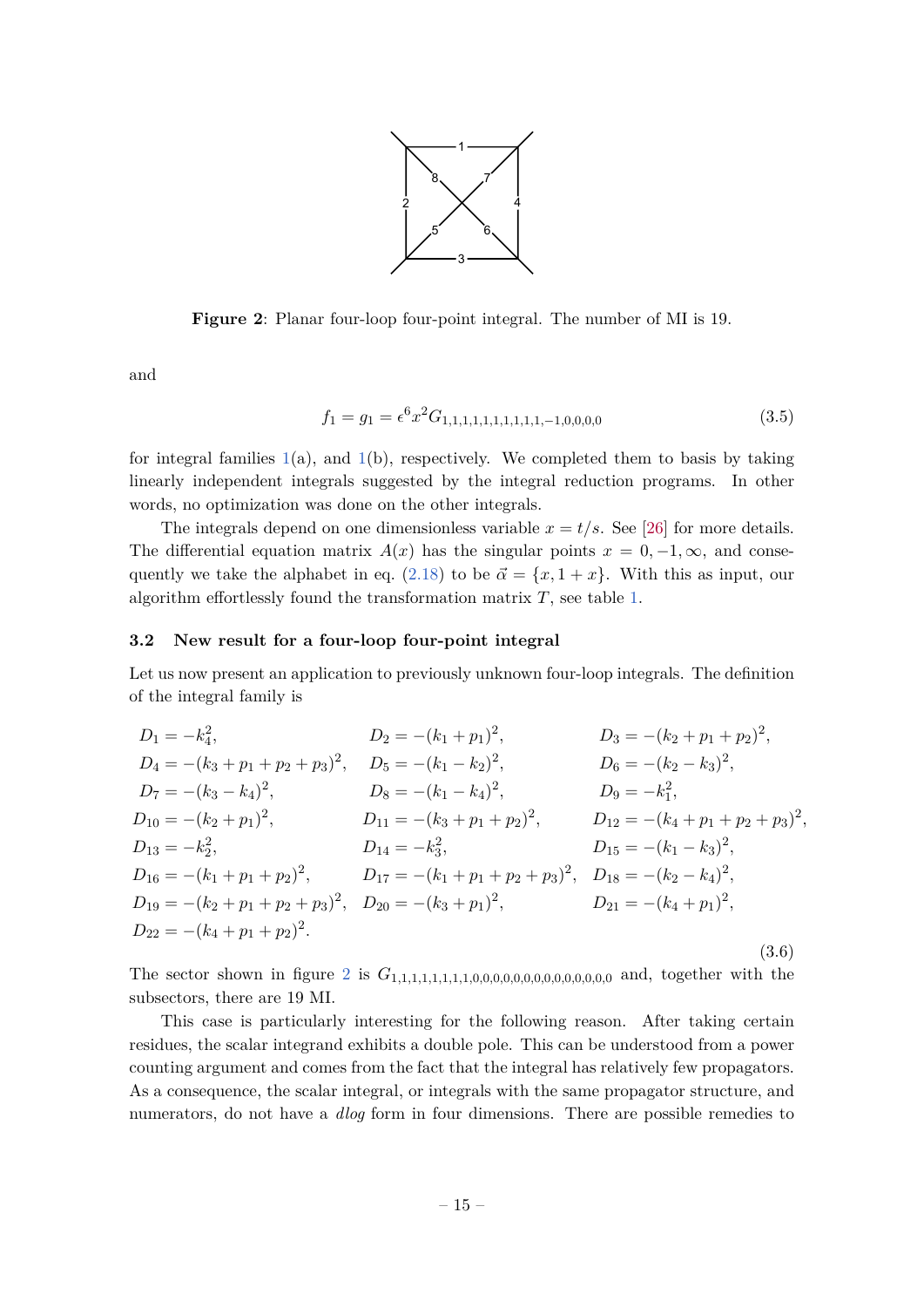this, including writing down a *dlog* basis for the 'top' sector shown in figure [2,](#page-15-1) and then solving for the full family of integrals.

Instead, here we wish to use the new tool for testing UT integrals to find directly UT integrals in the sector of figure [2.](#page-15-1) We proceed as follows. First, we look directly at the scalar integral *G*1*,*1*,*1*,*1*,*1*,*1*,*1*,*1*,*0*,*0*,*0*,*0*,*0*,*0*,*0*,*0*,*0*,*0*,*0*,*0*,*0*,*0. Although this turns out to be a suitable integral (it is UT up to an overall normalization in  $\epsilon$ ), only 18 of its derivatives are linearly independent. One way to proceed can be to first bring an  $18 \times 18$  block of the matrix into canonical form as described in section [2.4.](#page-11-0) After this, one can apply the ideas of [\[4,](#page-22-8) [11\]](#page-22-9) to the last row and obtain a canonical form for the full differential equation.

Instead, we choose to make use of the ability of our algorithm to test for further suitable candidates. Heuristic rules for finding UT integrals from ref. [\[26\]](#page-23-11) suggest that doubling a propagator is promising for this type of integral with off-shell triangle subintegrals. Looking at figure [2,](#page-15-1) we see that there are two inequivalent ways of doubling one propagator. Checking both with our algorithm, we find that each of them is a UT integral (up to an overall normalization in  $\epsilon$ ) but that only one of them has 19 linearly independent derivatives:

*f*<sup>1</sup> = *g*<sup>1</sup> = 7 (1 + *x*)*G*1*,*1*,*1*,*1*,*1*,*1*,*1*,*2*,*0*,*0*,*0*,*0*,*0*,*0*,*0*,*0*,*0*,*0*,*0*,*0*,*0*,*<sup>0</sup> (3.7)

Note that the factor of  $(1 + x)$  can easily be found through testing possible factors or by integrating out the  $\epsilon^0$  part of  $\tilde{b}_0$ , as described in section [2.2.](#page-6-0) Using this integral as our starting point, our algorithm takes less than a minute to find the canonical basis.

Solving the DE  $(2.1)$  in terms of iterated integrals as in  $(2.12)$  is then straightforward. The alphabet,  $\vec{\alpha} = \{x, 1+x\}$ , suggests that the solution can be written in terms of harmonic polylogarithms (HPLs) [\[32\]](#page-24-1) with indices {0*,* −1} only.

The boundary vector  $\vec{q}(x_0, \epsilon)$  is determined, up to the overall normalization, by using the existence of a UV finite basis, see [\[33\]](#page-24-2). The normalization can be fixed by explicitly calculating an integral of our choice, which we took to be *G*1*,*0*,*1*,*0*,*1*,*1*,*1*,*1*,*0*,*0*,*0*,*0*,*0*,*0*,*0*,*0*,*0*,*0*,*0*,*0*,*0*,*0. The result is given in an ancillary file. E.g. at  $s = -1, t = -x$ , the first few orders of the scalar integral are

 6 (1 − 5)(1 − 6) *G*1*,*1*,*1*,*1*,*1*,*1*,*1*,*1*,*0*,*0*,*0*,*0*,*0*,*0*,*0*,*0*,*0*,*0*,*0*,*0*,*0*,*<sup>0</sup> = 5 5 *ζ*<sup>5</sup> + 6 ( *π* 6 30 + 3*ζ* 2 3 + 1 6 *π* <sup>4</sup>*H*−1*,*−1(*x*) + <sup>1</sup> 5 *π* <sup>4</sup> *H*−1*,*0(*x*) − 8 45 *π* <sup>4</sup> *H*0*,*−1(*x*) + 2 3 *π* <sup>2</sup> *H*−1*,*−1*,*0*,*0(*x*) − 2*π* <sup>2</sup> *<sup>H</sup>*−1*,*0*,*0*,*−1(*x*) + <sup>2</sup> 3 *π* <sup>2</sup> *H*−1*,*0*,*0*,*0(*x*) − 2 3 *π* <sup>2</sup> *H*0*,*−1*,*−1*,*0(*x*) + 2*π* <sup>2</sup> *H*0*,*0*,*−1*,*−1(*x*) − 2 3 *π* <sup>2</sup> *H*0*,*0*,*−1*,*0(*x*) + 4 *H*−1*,*−1*,*0*,*0*,*0*,*0(*x*) − 4 *H*−1*,*0*,*0*,*−1*,*0*,*0(*x*) − 4 *H*0*,*−1*,*−1*,*0*,*0*,*0(*x*) + 4 *H*0*,*0*,*−1*,*−1*,*0*,*0(*x*) − 4 3 *π* 2 *ζ*<sup>3</sup> *H*−1(*x*) − 4*ζ*<sup>3</sup> *H*0*,*−1*,*0(*x*) + 4*ζ*<sup>3</sup> *H*0*,*0*,*−1(*x*) − 20*ζ*<sup>5</sup> *H*−1(*x*) *.* (3.8)

We have checked explicitly at  $x = 0$ , that the result for the scalar integral agrees with HyperInt [\[34\]](#page-24-3) up to transcendental weight 7. The result has also been checked numerically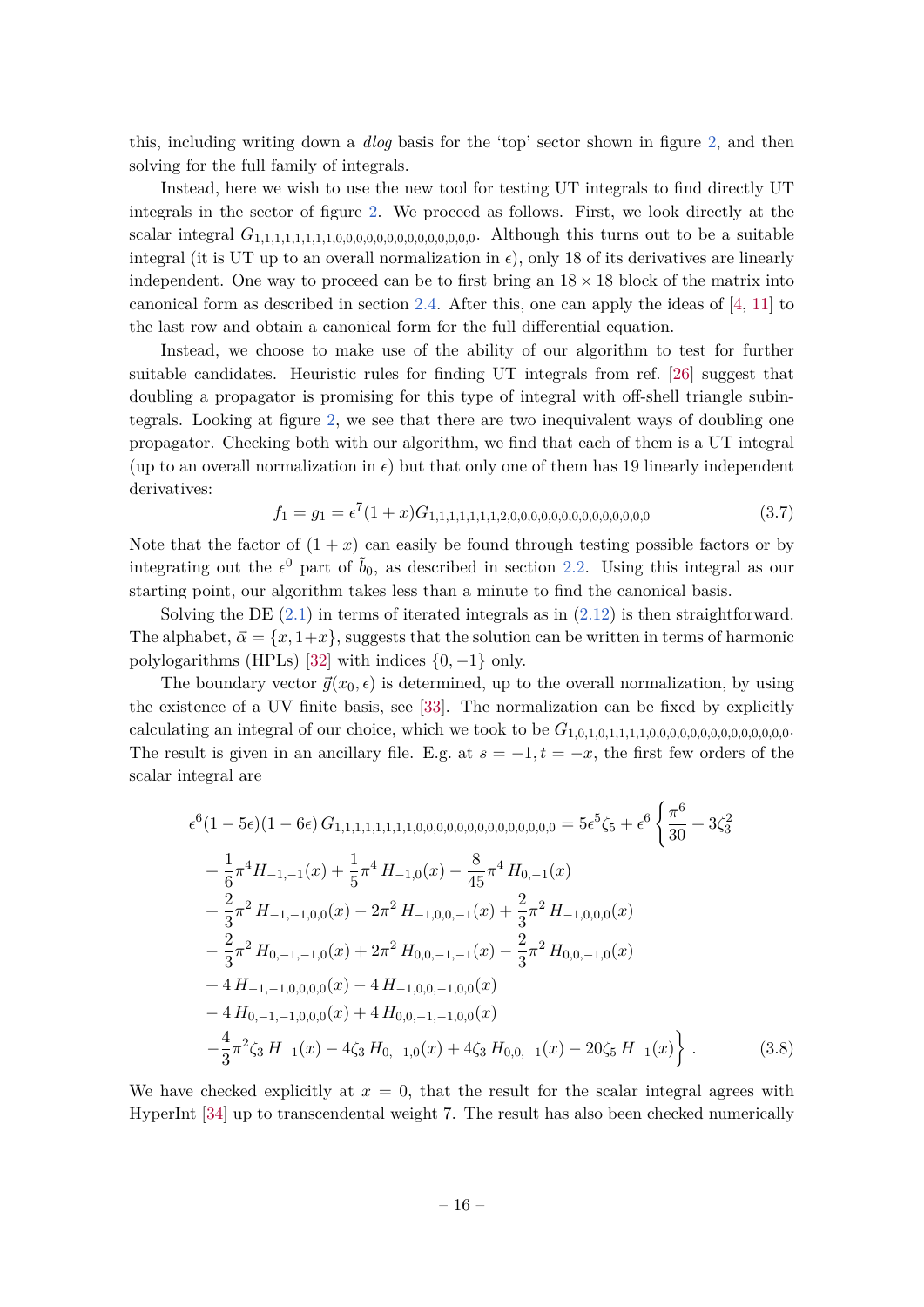<span id="page-17-1"></span>

**Figure 3**: Non-planar four-loop integral appearing in the calculation of the cusp anomalous dimension. The sector shown has 17 coupled master integrals, according to FIRE6.

with pySecDec [\[35\]](#page-24-4) for  $x = 0, x = 0.5$  and  $x = 2$ .

# <span id="page-17-0"></span>**3.3 Canonical form for non-planar four-loop sector with 17 master integrals**

Here we discuss one of the most complicated applications of our algorithm. In the previous cases, the maximal size of individual sectors (i.e., the number of coupled integrals) was three in section [3.1,](#page-14-0) and twelve in section [3.2.](#page-15-0) In contrast, here we will apply the algorithm to a case of a sector with 17 coupled master integrals. It is shown in figure [3.](#page-17-1) The definition of the integral family is

$$
D_1 = 1 - 2k_1 \cdot v_1, \t D_2 = 1 - 2k_2 \cdot v_1, \t D_3 = 1 - 2k_2 \cdot v_2, \nD_4 = 1 - 2k_3 \cdot v_2, \t D_5 = -k_1^2, \t D_6 = -k_3^2, \nD_7 = -k_4^2, \t D_8 = -(k_1 - k_2)^2, \t D_9 = -(k_1 - k_4)^2, \nD_{10} = -(k_2 - k_3)^2, \t D_{11} = -(k_3 - k_4)^2, \t D_{12} = -(k_1 - k_2 + k_3 - k_4)^2, \nD_{13} = -(k_2 - k_4)^2, \t D_{14} = -(k_2 - k_3 - k_4)^2, \t D_{15} = 1 - 2k_4 \cdot v_1, \nD_{16} = 1 - 2k_4 \cdot v_2, \t D_{17} = 1 - 2k_3 \cdot v_1, \t D_{18} = 1 - 2k_1 \cdot v_2,
$$
\n(3.9)

where we consider the sector  $G_{1,0,1,1,0,1,1,1,1,0,0,1,0,0,0,0,0}$ . Inspecting the differential equation for the cut integral, we identify the alphabet of the sector to be  $\{x, 1+x, 1-x\}$ , where  $2v_1 \cdot v_2 = x + 1/x$ .

The algorithm needs one UT integral to start with. We used the following procedure to find this integral:

- 1. We use heuristic rules to find likely UT candidates (see [\[26,](#page-23-11) [36\]](#page-24-5) for more information).
- 2. We use our algorithm to test the UT property for each integral individually. If only the appropriate normalization factor is missing, we find it in the same ways as mentioned in the previous subsection.

Following this procedure, we found the following integral to be UT on the maximal cut:

<span id="page-17-2"></span>
$$
\epsilon^6 \left(\frac{1-x^2}{x}\right)^2 G_{1,0,1,1,0,1,1,2,2,0,0,1,0,0,0,0,0,0} \tag{3.10}
$$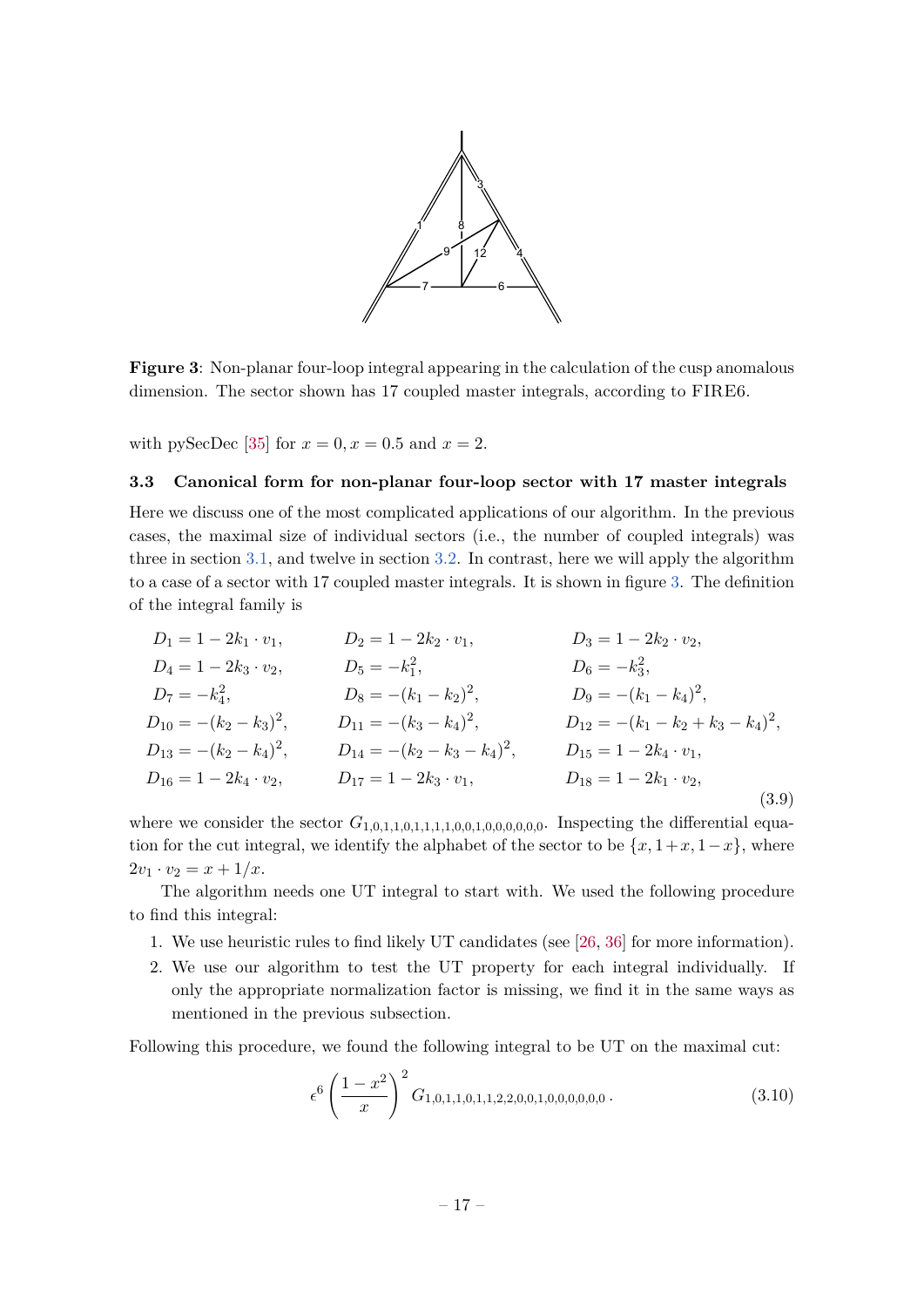

<span id="page-18-1"></span>**Figure 4**: The non-planar double-pentagon integral family.

Starting from [\(3.10\)](#page-17-2), our algorithm finds a UT basis in less than two minutes.

# <span id="page-18-0"></span>**3.4 Four-variable example: Non-planar double pentagon integrals**

Here we apply the algorithm to the cutting-edge example of a coupled system of two-loop five-point integrals, whose differential equation depends on four dimensionless variables [\[17,](#page-23-4) [27\]](#page-23-12). Consider the non-planar double-pentagon integral family figure [4,](#page-18-1) where the inverse propagators are,

$$
D_1 = -k_1^2,
$$
  
\n
$$
D_2 = -(k_1 - p_1)^2,
$$
  
\n
$$
D_3 = -(k_1 - p_1 - p_2)^2,
$$
  
\n
$$
D_4 = -k_2^2,
$$
  
\n
$$
D_5 = -(k_2 + p_4 + p_5)^2,
$$
  
\n
$$
D_6 = -(k_2 + p_5)^2,
$$
  
\n
$$
D_7 = -(k_1 - k_2)^2,
$$
  
\n
$$
D_8 = -(k_3 + k_1 - k_2)^2,
$$
  
\n
$$
D_9 = -(k_1 + p_5)^2,
$$
  
\n
$$
D_{10} = -(k_2 - p_1)^2,
$$
  
\n
$$
D_{11} = (k_2 - p_1 - p_2)^2,
$$
  
\n(3.11)

We focus on the top sector  $G_{1,1,1,1,1,1,1,0,0,0}$  which contains 9 master integrals. We start with an ansatz for the alphabet containing 31 letters  $\{W_i\}$ , suggested by [\[37,](#page-24-6) [38\]](#page-24-7). The five-point external kinematics can be parametrized via (a variation of) momentum-twistor variables  $\mathbf{b} = \{b_1, \ldots, b_5\}$ , which rationalize all letters of the alphabet, see e.g. [\[39\]](#page-24-8).

$$
s_{12} = b_1,
$$
  $s_{23} = b_1b_4,$   $s_{34} = \frac{b_1(1+b_3)b_4}{b_2} - b_1b_3(1-b_5),$  (3.12)

$$
s_{45} = b_1 b_5, \qquad s_{15} = b_1 b_3 (b_2 - b_4 + b_5) \tag{3.13}
$$

where  $b_1$  sets the overall kinematic scale. The differential equation depends on four dimensionless variables  $b_2, \ldots, b_5$ . The algorithm takes derivatives with respect to one preferred variable. It is convenient for us to choose this variable to be  $b_2$ . Given the ansatz  $\{W_i\}$ , the  $\alpha$  canonical partial differential matrix  $B_2(\mathbf{b}, \epsilon) \equiv \frac{\delta}{\delta \mathbf{b}}$  $\frac{\partial}{\partial b_2}B$  depends on 22 independent letters,

$$
B_2(\boldsymbol{b}, \epsilon) \equiv \epsilon \sum_{l=1}^{22} \mathbf{m}_l \frac{\partial}{\partial b_2} \log \alpha_l(\boldsymbol{b}). \tag{3.14}
$$

To proceed, we need to select a suitable UT integral as an input to the algorithm. In order to investigate the parity dependence of the differential equations, we tested the algorithm starting with both a parity-even and parity-odd integral taken from the canonical basis given in [\[17\]](#page-23-4). Fixing the value of  $b_3$ ,  $b_4$ ,  $b_5$  to be certain constants, we execute the algorithm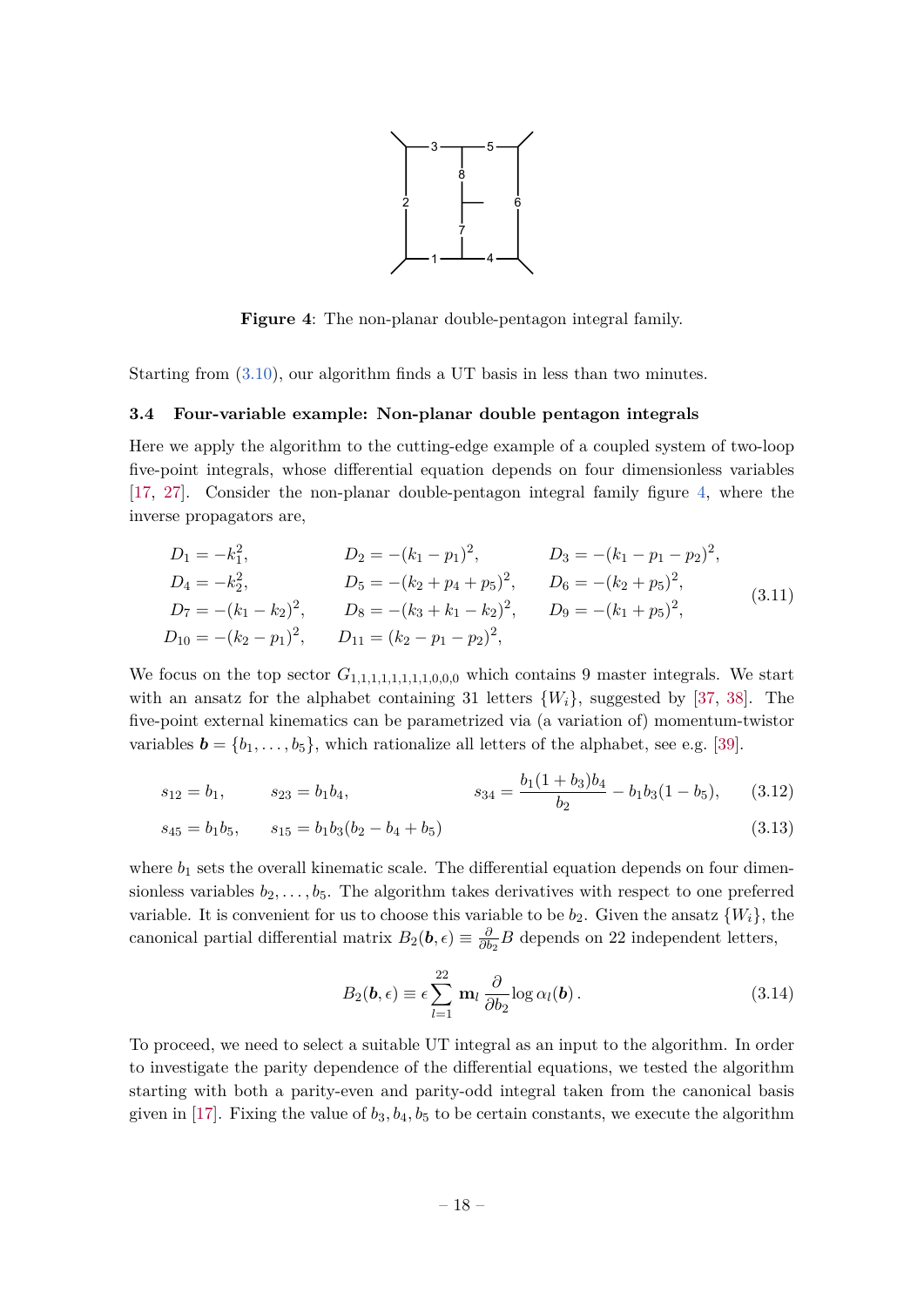to find a solution for  $\mathbf{m}_1, \ldots, \mathbf{m}_{22}$ , and hence for  $B_2(\mathbf{b}, \epsilon)$ . In order to determine the transformation matrix  $T(\mathbf{b}, \epsilon)$ , as defined in [\(2.15\)](#page-6-8), normally one would compute the  $\Psi$  and Φ matrix with full analytic depedence on all variables. This is the most time-consuming step of the algorithm since taking higher derivatives generates rational coefficients that depend on high-degree polynomials. In this case, we find it more convenient to first compute the matrices  $B_i \equiv \frac{\delta}{\partial l}$  $\frac{\partial}{\partial b_i}B$ , *i* = 1, ..., 5, which allow us to determine the whole differential in [\(2.27\)](#page-9-2) analytically.

We proceed in the following way:

- Set  $b_4$  and  $b_5$  to constants. Compute  $\Psi_2, \Phi_2$  and hence the *T* matrix with analytic dependence on  $b_3$ . Transform the original partial differential equation in  $b_3$  into canonical form. Thus we obtain  $B_3$  where all other variables are set to constants.
- By matching onto the ansatz for the relevant alphabet letters, we extract the corresponding matrix-residues in  $B_3$ . In this way we reconstruct  $B_3$  with analytic dependence on all variables.
- Repeat the above procedures to find  $B_4(\boldsymbol{b}, \epsilon)$ ,  $B_5(\boldsymbol{b}, \epsilon)$ .
- Construct an intermediate integral basis  $\vec{h}$  to relate the canonical basis  $\vec{g}$  to the initial basis  $\vec{f}$ . For example, we set  $\vec{h} = (f_1, \frac{\partial}{\partial h})$  $\frac{\partial}{\partial b_2} f_1, \frac{\partial^2}{\partial b_2^2}$  $\frac{\partial^2}{\partial b_2^2} f_1, \frac{\partial}{\partial b}$  $\frac{\partial}{\partial b_3} f_1, \frac{\partial^2}{\partial b_2^2}$  $\frac{\partial^2}{\partial b_3^2} f_1$ *,*  $\frac{\partial}{\partial b}$  $\frac{\partial}{\partial b_4} f_1, \frac{\partial^2}{\partial b_2^2}$  $\frac{\partial^2}{\partial b_4^2} f_1$ *,*  $\frac{\partial}{\partial b_4^2}$  $\frac{\partial}{\partial b_5} f_1, \frac{\partial^2}{\partial b_1^2}$  $\frac{\partial^2}{\partial b_5^2} f_1$ which contains only first- and second-order partial derivatives.
- Find the linear transformation between  $\vec{h}$  and  $\vec{q}$  through the  $B_i$  matrices. Likewise, work out the linear relations between  $\vec{h}$  and the initial basis  $\vec{f}$  through the original differential equations. The way we construct  $\vec{h}$  guarantees that these relations can be easily obtained analytically.
- Compute the transformation matrix  $T(\mathbf{b}, \epsilon)$  between  $\vec{g}$  and  $\vec{f}$  through their relations to  $\vec{h}$ .

Starting from either a parity-even or parity-odd UT integral, the algorithm finds the solution to transform the differential equations on the maximal cut into canonical form, which depend on 17 letters  $W_i, i \in \{1, ..., 5, 11, 16, ..., 20, 26, ..., 31\}$ . The total running time for solving the double-pentagon example is of the order of minutes. As a starting point, the algorithm needs to know one UT integral. This information can be obtained from D-dimensional Baikov representation [\[17\]](#page-23-4). Alternatively, one could start with a *dlog* integral in six dimensions [\[27\]](#page-23-12). Compared with the methods in the literature, our algorithm requiries minimum input from the integrand analysis [\[30\]](#page-23-15). This feature makes the algorithm particularly suitable for dealing with multi-variable problems.

The performance of our algorithm on all examples of this section is summarized in table [1.](#page-20-1)

# <span id="page-19-0"></span>**4 Public implementation**

We provide a MATHEMATICA package INITIAL (an INitial InTegral ALgorithm) which utilizes FiniteFlow [\[24\]](#page-23-9) to perform operations of our algorithm over finite fields. The package is publicly available at

<https://github.com/UT-team/INITIAL>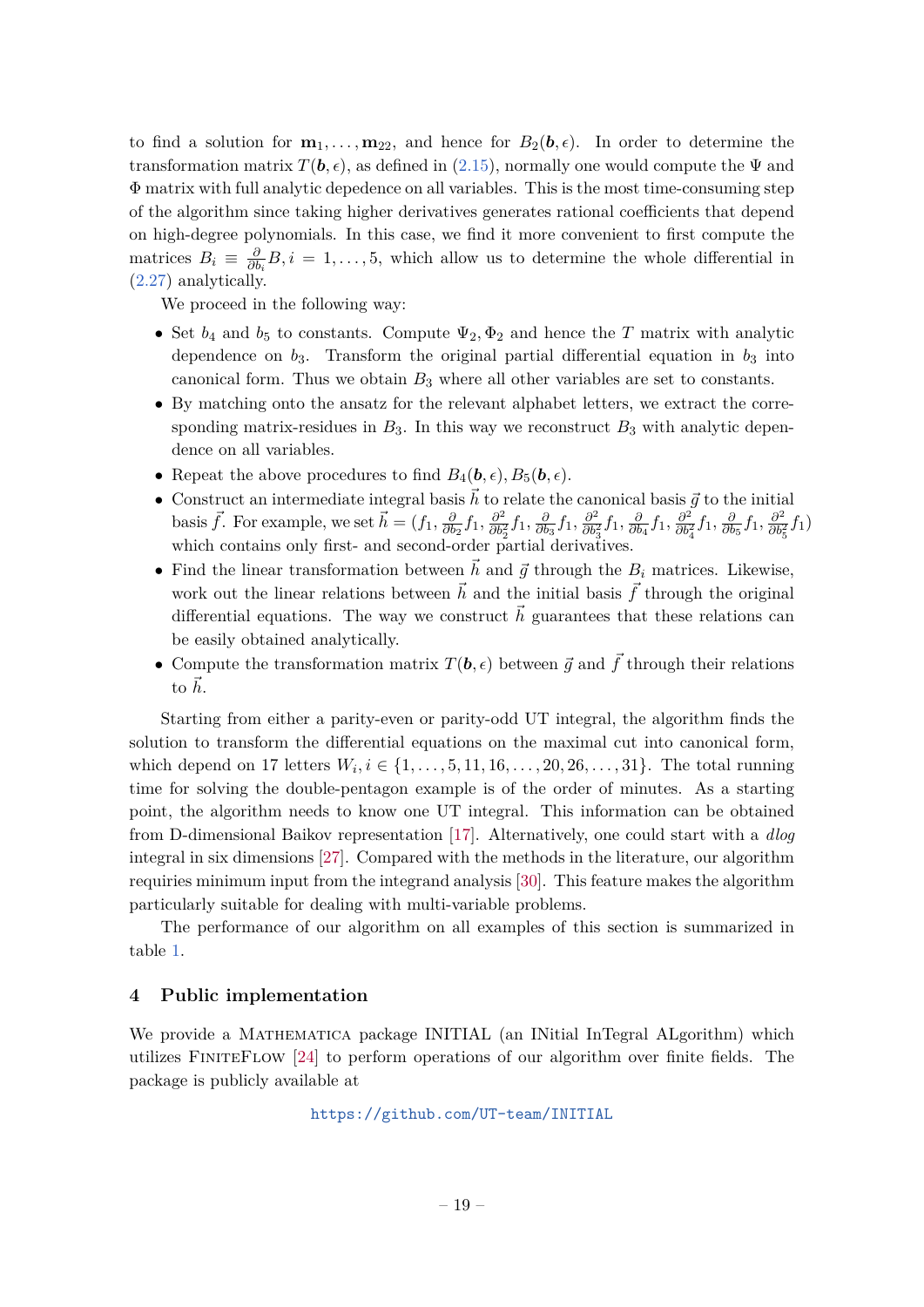<span id="page-20-1"></span>

| type of problem                    | #MI                    | $\#\text{vars}$ | #letters | time                        | mem. |
|------------------------------------|------------------------|-----------------|----------|-----------------------------|------|
|                                    |                        |                 |          | min                         | `MB] |
| three-loop four-point ladder       | 26 <sup>2</sup><br>- 3 |                 |          |                             | 330  |
| three-loop four-point tennis court | -3<br>41               |                 |          | 34                          | 1710 |
| four-loop four-point crossed box   | -12<br>19              |                 | 2        |                             | 240  |
| non-planar four-loop HQET          | <b>17</b>              |                 | 3        | $\mathcal{D}_{\mathcal{L}}$ | 390  |
| non-planar two-loop five-point     | -9<br>9                |                 | 17       | 5                           | 510  |

**Table 1**: Approximate evaluation time and memory usage of the different examples on a desktop computer with twelve logical CPU cores. The second column shows the total number of master integrals, as well as the maximum sector size. The third column shows the number of dimensionless variables and the fourth column gives the number of (relevant) letters in the alphabet.

It relies on the FiniteFlow library [\[24\]](#page-23-9) and its dependencies. The examples mentioned in the previous section can also be downloaded from the same repository.

# <span id="page-20-0"></span>**5 Conclusion and outlook**

The automated calculation of Feynman integrals in quantum field theory is of considerable interest to the scientific community. In this paper, we developed further an idea due to [\[18\]](#page-23-5), which in turn relies on the method of canonical differential equations [\[7\]](#page-22-4).

In other approaches, one needs a full set of uniform weight integrals to obtain the canonical differential equations. In the new approach, only one such integral is needed: The remaining ones are obtained from the former algorithmically, if such a basis exists. As a corollary, the new approach provides an algorithm to test whether the candidate integral has uniform weight. A necessary condition is given in  $(2.11)$ . Moreover, the existence of a canonical transformation verifies the uniform weight property of the candidate integral.

We expressed the necessary equations in matrix form. The equations are easily handled, and we explained how to solve them systematically. We found that this implementation can be readily used for state-of-the-art problems. We used it to find the canonical form of complicated systems of differential equations, e.g. with 17 coupled master integrals in one integral sector (on the cut). We explained how the algorithm deals with multi-variable differential equations in an efficient way. For demonstration, we applied it to a cuttingedge two-loop five-point example. Given one UT integral, the algorithm finds the canonical transformation for the non-planar double-pentagon integrals on the maximal cut, which depends on four dimensionless variables.

Our work opens up several interesting directions for further developments:

Canonical forms for elliptic polylogarithms: The idea of the canonical form of differential equations has also been explicitly applied for elliptic polylogarithms. Specifically, there are two approaches that seem promising in this regard. Firstly, it has been argued [\[4\]](#page-22-8) (see also [\[40\]](#page-24-9)) that a pre-canonical form should exist for all Feynman integrals, of the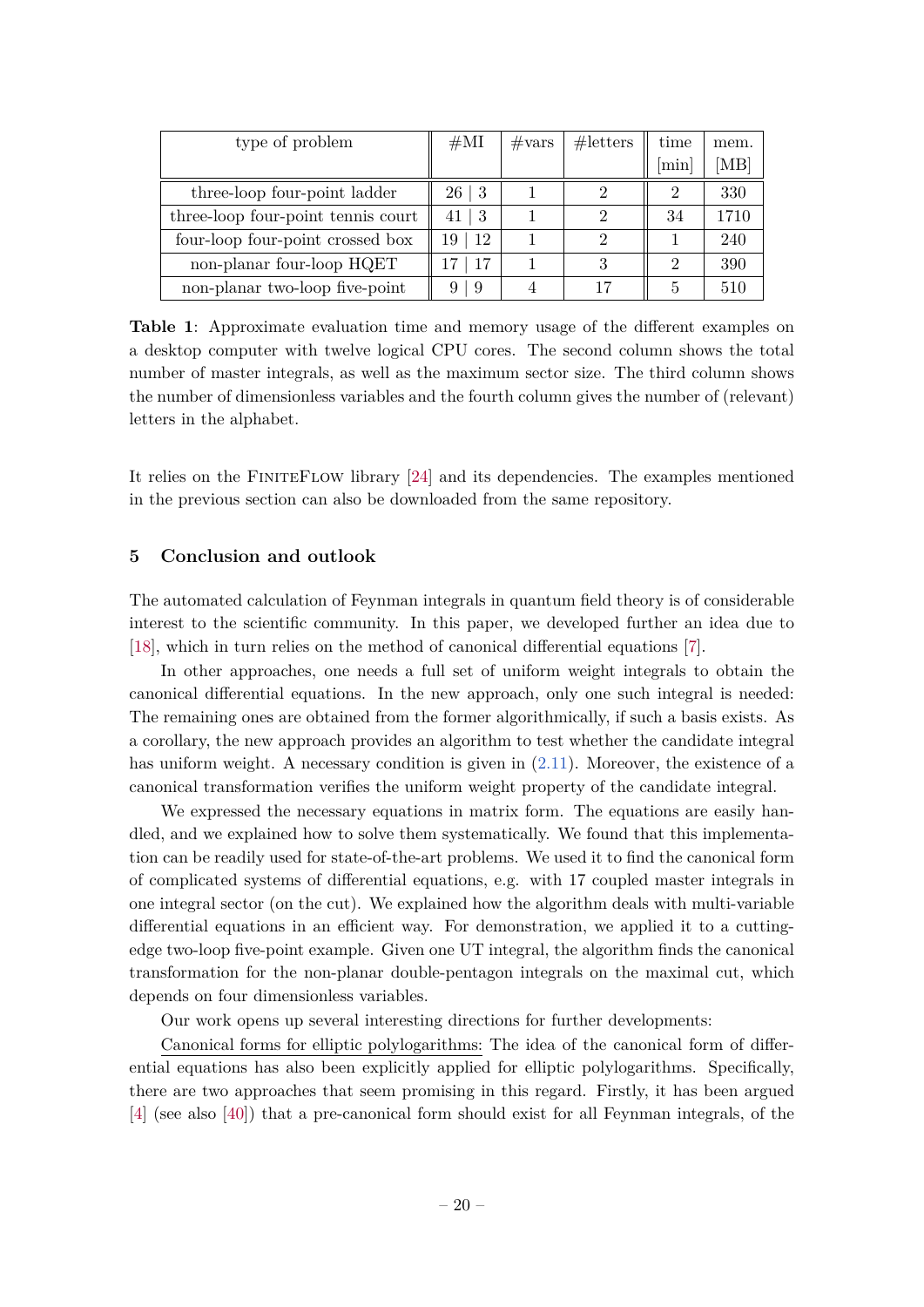following type,

$$
d\vec{g}(x) = [dA_0(x) + \epsilon dA_1(x)]\,\vec{g}(x),\tag{5.1}
$$

where the matrices  $A_0$  and  $A_1$  only involve logarithms (i.e., the fuchsian property of the differential equations is manifest for all singular points). In the polylogarithmic case, 'integrating out' the  $A_0$  part can be done using algebraic functions only, but in the elliptic case (and beyond) this leads to special functions. In the latter case, it has been shown explicitly that allowing non-algebraic transformation matrices one finds the canonical form of [\[7\]](#page-22-4) also in the elliptic case,

$$
d\vec{f}(x) = \epsilon \, dA(x) \vec{f}(x) \,, \tag{5.2}
$$

where  $A(x)$  contains functions beyond logarithms [\[41,](#page-24-10) [42\]](#page-24-11).

Application to finite integrals: In most applications, for example when computing finite cross sections, or scaling dimensions of operators, one is ultimately interested in a finite, four-dimensional quantity. In some situations, it is possible to explicitly separate divergent parts of the calculation and express the remainder in terms of manifestly finite integrals. It is therefore interesting to apply the method for finite integrals [\[43\]](#page-24-12). The latter occur e.g. when making the infrared properties of scattering amplitudes manifest. Indeed, it is very natural within the *dlog* integrand approach to classify integrals according to their infrared properties, with the infrared finite integrals typically being the most interesting ones [\[7,](#page-22-4) [8\]](#page-22-5). Moreover, finite integrals occur frequently when dealing with problems with several mass scales.

The main simplification when dealing with finite integrals is that the weight expansion truncates: there is a maximal weight occurring in the calculation. The way this happens in practice is that the differential equation matrix becomes nilpotent. Moreover, the number of master integrals reduces in this case [\[44\]](#page-24-13) (some integrals decouple), and it has also been observed that the required function alphabet may simplify. Due to these simplifications, in ref. [\[43\]](#page-24-12) a full massive three-loop calculation was possible. We find it promising to combine this method with our new approach.

Uniform weight as guiding principle for recurrence relations: Finally, let us mention that Feynman integrals satisfy dimensional recurrence relations [\[45\]](#page-24-14). For single-scale integrals, where differential equations can only be applied indirectly [\[46\]](#page-24-15), they are one promising method to evaluate Feynman integrals. See e.g. [\[47,](#page-24-16) [48\]](#page-24-17) for recent applications. We find it likely that the uniform weight information of a single UT integral provides important input for that method as well, and provides a useful organizing principle for the calculation.

We wish to close with a discussion on the role played by  $\mathcal{N}=4$  super Yang-Mills in our understanding of Feynman integrals. In many calculations of physical quantities in that theory it was observed that the answer typically is given by UT functions. Whether or not this is true in general is an open question. One may wonder whether the integrals encountered in  $\mathcal{N} = 4$  super Yang-Mills are simpler or more complicated, with respect to QCD. Of course, when talking about full amplitudes or finite quantities in  $\mathcal{N}=4$  super Yang-Mills, the latter often have additional symmetries or hidden properties, and hence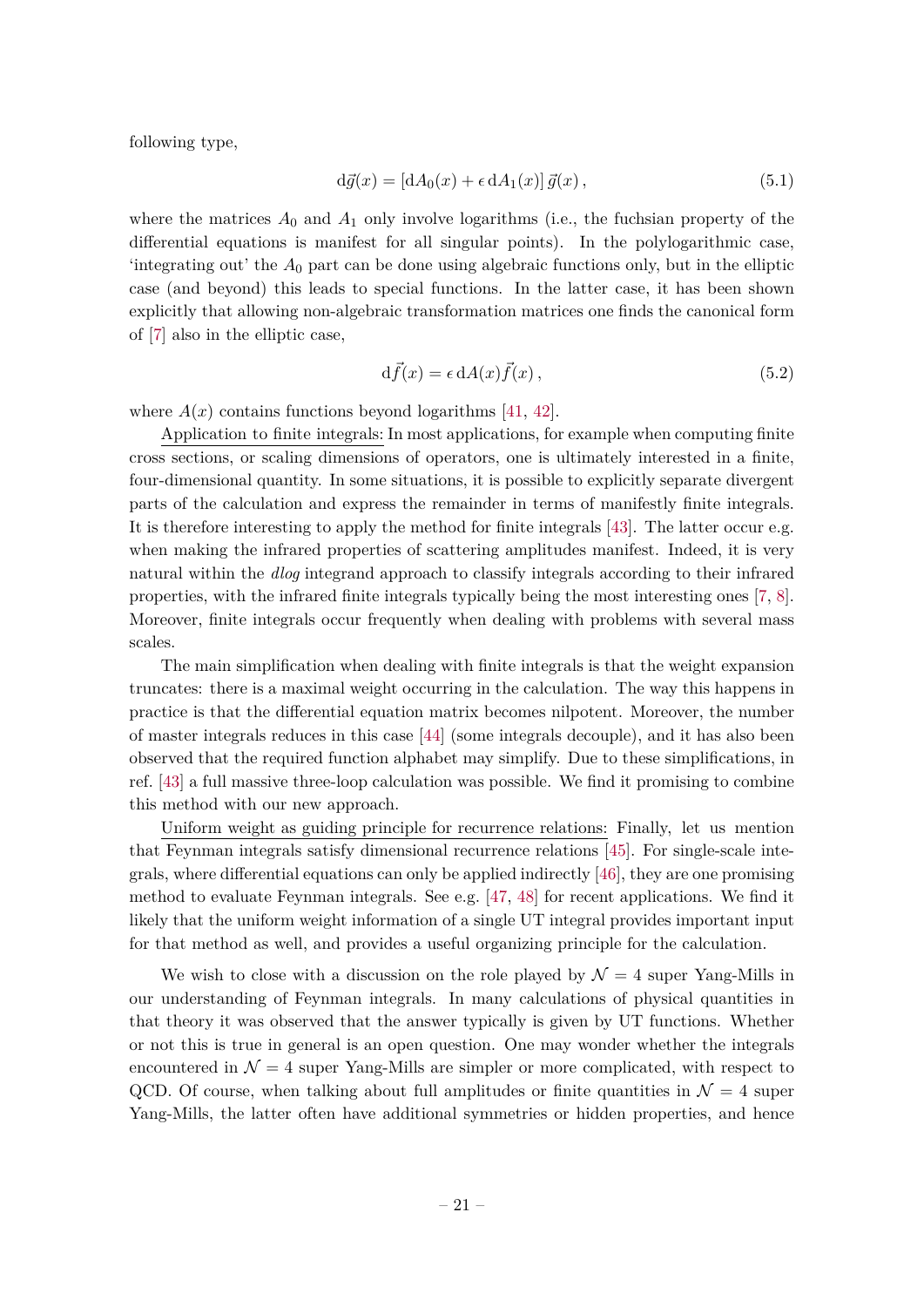are definitely special. However, what about individual Feynman integrals in dimensional regularization? The answer is that generic QCD integrals are just as nice, or simple, as the ones in  $\mathcal{N} = 4$  super Yang-Mills, at least if one organizes them in a suitable way, as we have learned in the course of the last ten years. With the present work, it becomes clear that a stronger statement is possible: Not only are generic integrals as simple as the ones in  $\mathcal{N} = 4$  super Yang-Mills, but in fact they can all be obtained from the knowledge of the former!

# **Acknowledgments**

We thank Tiziano Peraro for support with FINITEFLOW and Simone Zoia for testing our implementation. JMH thanks the organizers of the workshop *MathemAmplitudes 2019: Intersection Theory and Feynman Integrals* (Padova, December 18-20,2019), where this work was presented, for their invitation. This research received funding from the European Research Council (ERC) under the European Union's Horizon 2020 research and innovation programme, *Novel structures in scattering amplitudes* (grant agreement No 725110).

# **References**

- <span id="page-22-0"></span>[1] C. Bogner and S. Weinzierl, *Periods and Feynman integrals*, *[J. Math. Phys.](https://doi.org/10.1063/1.3106041)* **50** (2009) [042302](https://doi.org/10.1063/1.3106041) [[0711.4863](https://arxiv.org/abs/0711.4863)].
- <span id="page-22-1"></span>[2] M. Kontsevich and D. Zagier, *Periods. In: Engquist B., Schmid W. (eds), Mathematics Unlimited — 2001 and Beyond*. Springer Berlin Heidelberg, 771-808 (2001).
- <span id="page-22-2"></span>[3] V. A. Smirnov, *Analytic tools for Feynman integrals*, *[Springer Tracts Mod. Phys.](https://doi.org/10.1007/978-3-642-34886-0)* **250** (2012) [1.](https://doi.org/10.1007/978-3-642-34886-0)
- <span id="page-22-8"></span>[4] J. M. Henn, *Lectures on differential equations for Feynman integrals*, *[J. Phys.](https://doi.org/10.1088/1751-8113/48/15/153001)* **A48** (2015) [153001](https://doi.org/10.1088/1751-8113/48/15/153001) [[1412.2296](https://arxiv.org/abs/1412.2296)].
- [5] Y. Zhang, *Lecture Notes on Multi-loop Integral Reduction and Applied Algebraic Geometry*, 2016, [1612.02249](https://arxiv.org/abs/1612.02249).
- <span id="page-22-3"></span>[6] A. V. Kotikov and S. Teber, *Multi-loop techniques for massless Feynman diagram calculations*, *[Phys. Part. Nucl.](https://doi.org/10.1134/S1063779619010039)* **50** (2019) 1 [[1805.05109](https://arxiv.org/abs/1805.05109)].
- <span id="page-22-4"></span>[7] J. M. Henn, *Multiloop integrals in dimensional regularization made simple*, *[Phys. Rev. Lett.](https://doi.org/10.1103/PhysRevLett.110.251601)* **110** [\(2013\) 251601](https://doi.org/10.1103/PhysRevLett.110.251601) [[1304.1806](https://arxiv.org/abs/1304.1806)].
- <span id="page-22-5"></span>[8] N. Arkani-Hamed, J. L. Bourjaily, F. Cachazo and J. Trnka, *Local Integrals for Planar Scattering Amplitudes*, *JHEP* **06** [\(2012\) 125](https://doi.org/10.1007/JHEP06(2012)125) [[1012.6032](https://arxiv.org/abs/1012.6032)].
- <span id="page-22-6"></span>[9] N. Arkani-Hamed, J. L. Bourjaily, F. Cachazo and J. Trnka, *Singularity Structure of Maximally Supersymmetric Scattering Amplitudes*, *[Phys. Rev. Lett.](https://doi.org/10.1103/PhysRevLett.113.261603)* **113** (2014) 261603 [[1410.0354](https://arxiv.org/abs/1410.0354)].
- <span id="page-22-7"></span>[10] E. Herrmann and J. Parra-Martinez, *Logarithmic forms and differential equations for Feynman integrals*, [1909.04777](https://arxiv.org/abs/1909.04777).
- <span id="page-22-9"></span>[11] R. N. Lee, *Reducing differential equations for multiloop master integrals*, *JHEP* **04** [\(2015\)](https://doi.org/10.1007/JHEP04(2015)108) [108](https://doi.org/10.1007/JHEP04(2015)108) [[1411.0911](https://arxiv.org/abs/1411.0911)].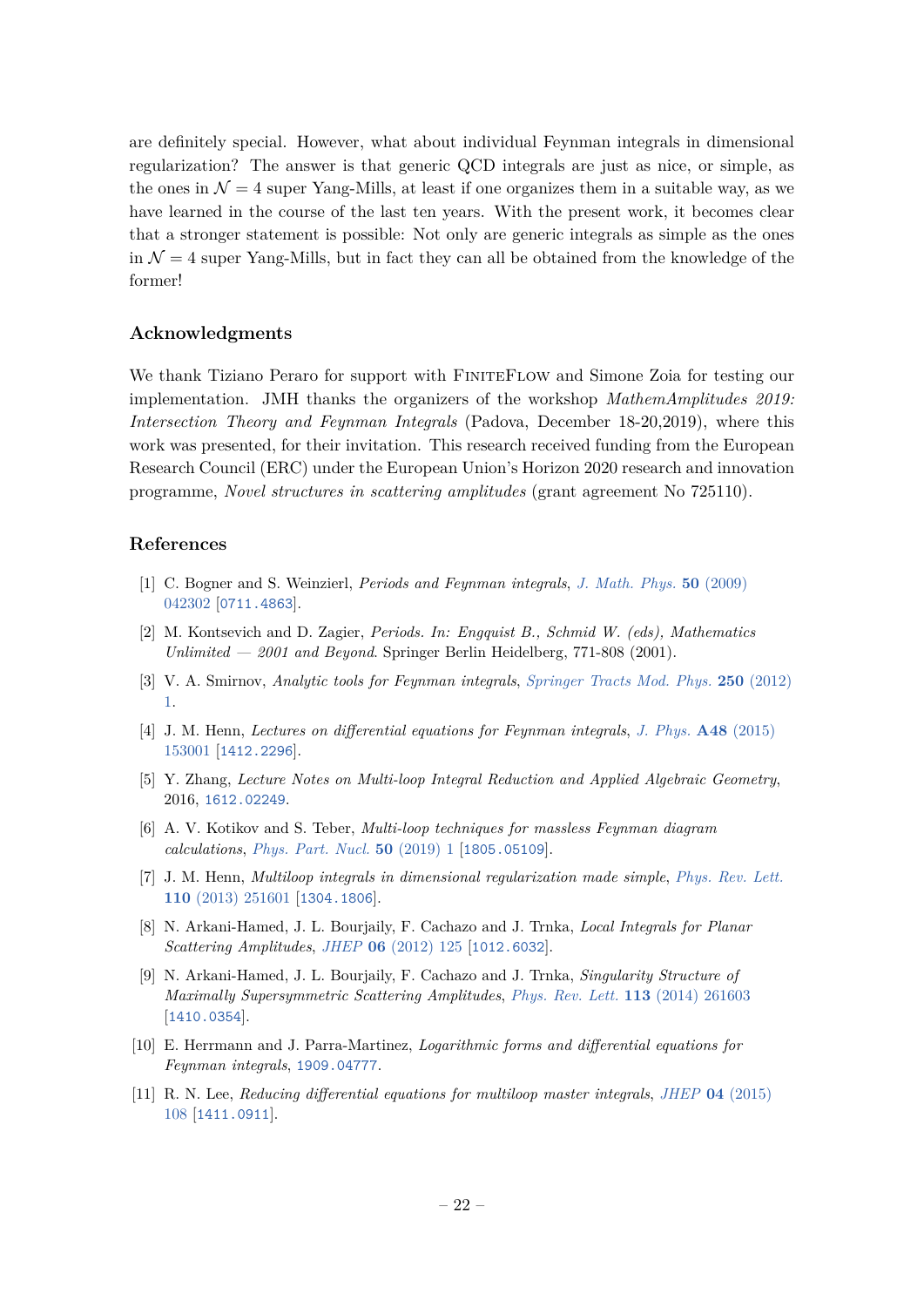- <span id="page-23-0"></span>[12] J. Moser, *The order of a singularity in fuchs' theory*, *[Mathematische Zeitschrift](https://doi.org/10.1007/BF01162962)* **72** (1959) [379.](https://doi.org/10.1007/BF01162962)
- <span id="page-23-1"></span>[13] W. Wasow, *Asymptotic expansions for ordinary differential equations*, Pure and Applied Mathematics, Vol. XIV. Interscience Publishers John Wiley & Sons, Inc., New York-London-Sydney, 1965.
- <span id="page-23-2"></span>[14] C. Meyer, *Transforming differential equations of multi-loop Feynman integrals into canonical form*, *JHEP* **04** [\(2017\) 006](https://doi.org/10.1007/JHEP04(2017)006) [[1611.01087](https://arxiv.org/abs/1611.01087)].
- [15] M. Prausa, *epsilon: A tool to find a canonical basis of master integrals*, *[Comput. Phys.](https://doi.org/10.1016/j.cpc.2017.05.026) Commun.* **219** [\(2017\) 361](https://doi.org/10.1016/j.cpc.2017.05.026) [[1701.00725](https://arxiv.org/abs/1701.00725)].
- <span id="page-23-3"></span>[16] O. Gituliar and V. Magerya, *Fuchsia: a tool for reducing differential equations for Feynman master integrals to epsilon form*, *[Comput. Phys. Commun.](https://doi.org/10.1016/j.cpc.2017.05.004)* **219** (2017) 329 [[1701.04269](https://arxiv.org/abs/1701.04269)].
- <span id="page-23-4"></span>[17] D. Chicherin, T. Gehrmann, J. M. Henn, P. Wasser, Y. Zhang and S. Zoia, *All Master Integrals for Three-Jet Production at Next-to-Next-to-Leading Order*, *[Phys. Rev. Lett.](https://doi.org/10.1103/PhysRevLett.123.041603)* **123** [\(2019\) 041603](https://doi.org/10.1103/PhysRevLett.123.041603) [[1812.11160](https://arxiv.org/abs/1812.11160)].
- <span id="page-23-5"></span>[18] M. Höschele, J. Hoff and T. Ueda, *Adequate bases of phase space master integrals for*  $gg \to h$ *at NNLO and beyond*, *JHEP* **09** [\(2014\) 116](https://doi.org/10.1007/JHEP09(2014)116) [[1407.4049](https://arxiv.org/abs/1407.4049)].
- <span id="page-23-6"></span>[19] A. V. Kotikov, *Differential equations method: New technique for massive Feynman diagrams calculation*, *[Phys. Lett.](https://doi.org/10.1016/0370-2693(91)90413-K)* **B254** (1991) 158.
- [20] Z. Bern, L. J. Dixon and D. A. Kosower, *Dimensionally regulated one loop integrals*, *[Phys.](https://doi.org/10.1016/0370-2693(93)90469-X, 10.1016/0370-2693(93)90400-C) Lett.* **B302** [\(1993\) 299](https://doi.org/10.1016/0370-2693(93)90469-X, 10.1016/0370-2693(93)90400-C) [[hep-ph/9212308](https://arxiv.org/abs/hep-ph/9212308)].
- [21] T. Gehrmann and E. Remiddi, *Differential equations for two loop four point functions*, *[Nucl.](https://doi.org/10.1016/S0550-3213(00)00223-6) Phys.* **B580** [\(2000\) 485](https://doi.org/10.1016/S0550-3213(00)00223-6) [[hep-ph/9912329](https://arxiv.org/abs/hep-ph/9912329)].
- <span id="page-23-7"></span>[22] M. Argeri and P. Mastrolia, *Feynman Diagrams and Differential Equations*, *[Int. J. Mod.](https://doi.org/10.1142/S0217751X07037147) Phys.* **A22** [\(2007\) 4375](https://doi.org/10.1142/S0217751X07037147) [[0707.4037](https://arxiv.org/abs/0707.4037)].
- <span id="page-23-8"></span>[23] J. Klappert and F. Lange, *Reconstructing Rational Functions with FireFly*, *[Comput. Phys.](https://doi.org/10.1016/j.cpc.2019.106951) Commun.* **247** [\(2020\) 106951](https://doi.org/10.1016/j.cpc.2019.106951) [[1904.00009](https://arxiv.org/abs/1904.00009)].
- <span id="page-23-9"></span>[24] T. Peraro, *FiniteFlow: multivariate functional reconstruction using finite fields and dataflow graphs*, *JHEP* **07** [\(2019\) 031](https://doi.org/10.1007/JHEP07(2019)031) [[1905.08019](https://arxiv.org/abs/1905.08019)].
- <span id="page-23-10"></span>[25] M. Besier, P. Wasser and S. Weinzierl, *RationalizeRoots: Software Package for the Rationalization of Square Roots*, [1910.13251](https://arxiv.org/abs/1910.13251).
- <span id="page-23-11"></span>[26] J. M. Henn, A. V. Smirnov and V. A. Smirnov, *Analytic results for planar three-loop four-point integrals from a Knizhnik-Zamolodchikov equation*, *JHEP* **07** [\(2013\) 128](https://doi.org/10.1007/JHEP07(2013)128) [[1306.2799](https://arxiv.org/abs/1306.2799)].
- <span id="page-23-12"></span>[27] S. Abreu, L. J. Dixon, E. Herrmann, B. Page and M. Zeng, *The two-loop five-point amplitude in* N = 4 *super-Yang-Mills theory*, *[Phys. Rev. Lett.](https://doi.org/10.1103/PhysRevLett.122.121603)* **122** (2019) 121603 [[1812.08941](https://arxiv.org/abs/1812.08941)].
- <span id="page-23-13"></span>[28] A. V. Smirnov and F. S. Chuharev, *FIRE6: Feynman Integral REduction with Modular Arithmetic*, [1901.07808](https://arxiv.org/abs/1901.07808).
- <span id="page-23-14"></span>[29] R. N. Lee, *LiteRed 1.4: a powerful tool for reduction of multiloop integrals*, *[J. Phys. Conf.](https://doi.org/10.1088/1742-6596/523/1/012059) Ser.* **523** [\(2014\) 012059](https://doi.org/10.1088/1742-6596/523/1/012059) [[1310.1145](https://arxiv.org/abs/1310.1145)].
- <span id="page-23-15"></span>[30] P. Wasser, *Analytic properties of Feynman integrals for scattering amplitudes*, *M.Sc.* (2016) [[https://publications.ub.uni-mainz.de/theses/frontdoor.php?source](https://arxiv.org/abs/https://publications.ub.uni-mainz.de/theses/frontdoor.php?source opus=100001967) [opus=100001967](https://arxiv.org/abs/https://publications.ub.uni-mainz.de/theses/frontdoor.php?source opus=100001967)].